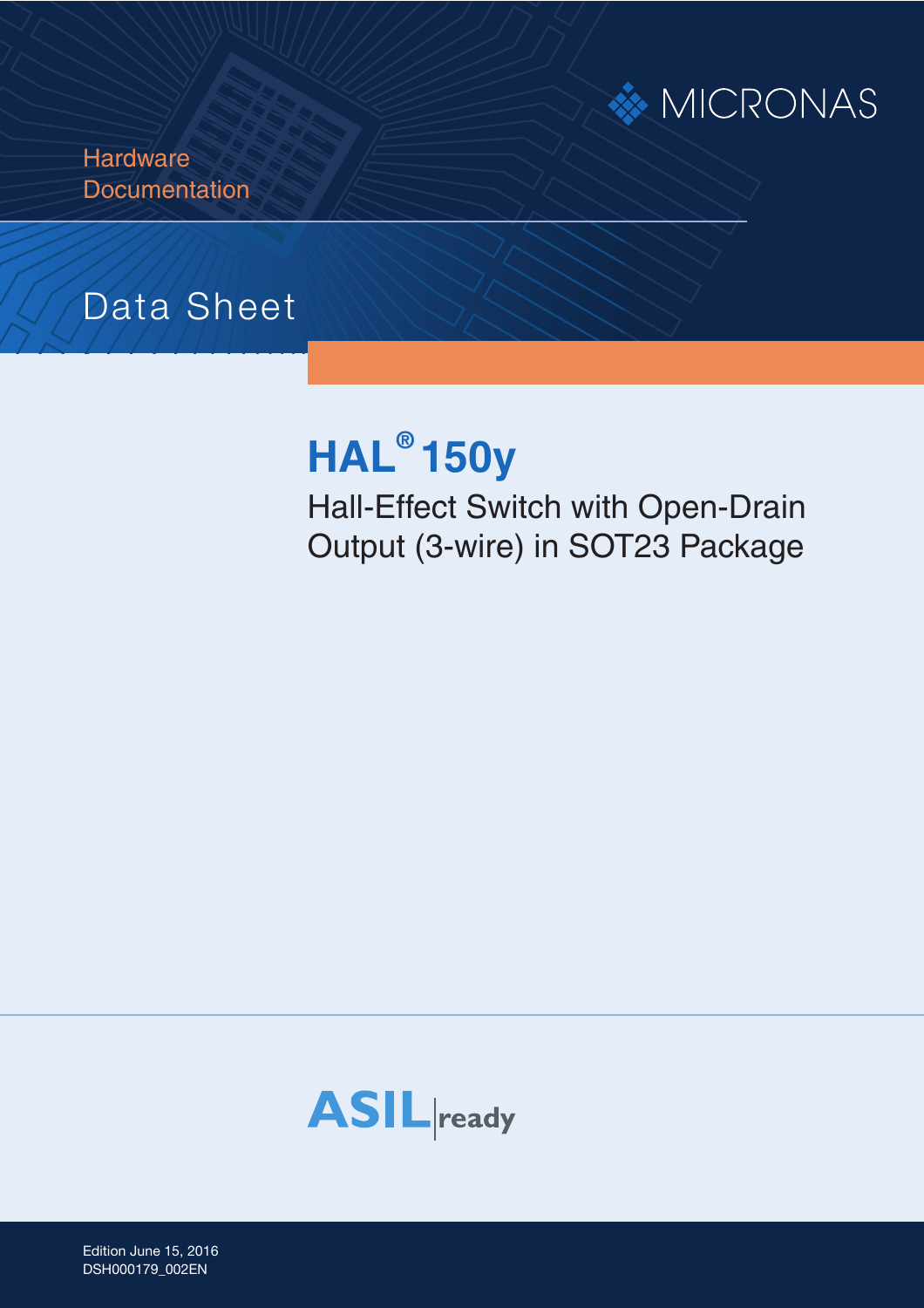#### **Copyright, Warranty, and Limitation of Liability**

The information and data contained in this document are believed to be accurate and reliable. The software and proprietary information contained therein may be protected by copyright, patent, trademark and/or other intellectual property rights of Micronas. All rights not expressly granted remain reserved by Micronas.

Micronas assumes no liability for errors and gives no warranty representation or guarantee regarding the suitability of its products for any particular purpose due to these specifications.

By this publication, Micronas does not assume responsibility for patent infringements or other rights of third parties which may result from its use. Commercial conditions, product availability and delivery are exclusively subject to the respective order confirmation.

Any information and data which may be provided in the document can and do vary in different applications, and actual performance may vary over time.

All operating parameters must be validated for each customer application by customers' technical experts. Any new issue of this document invalidates previous issues. Micronas reserves the right to review this document and to make changes to the document's content at any time without obligation to notify any person or entity of such revision or changes. For further advice please contact us directly.

Do not use our products in life-supporting systems, military, aviation, or aerospace applications! Unless explicitly agreed to otherwise in writing between the parties, Micronas' products are not designed, intended or authorized for use as components in systems intended for surgical implants into the body, or other applications intended to support or sustain life, or for any other application in which the failure of the product could create a situation where personal injury or death could occur.

No part of this publication may be reproduced, photocopied, stored on a retrieval system or transmitted without the express written consent of Micronas.

#### **Micronas Trademarks**

– HAL

#### **Third-Party Trademarks**

All other brand and product names or company names may be trademarks of their respective companies.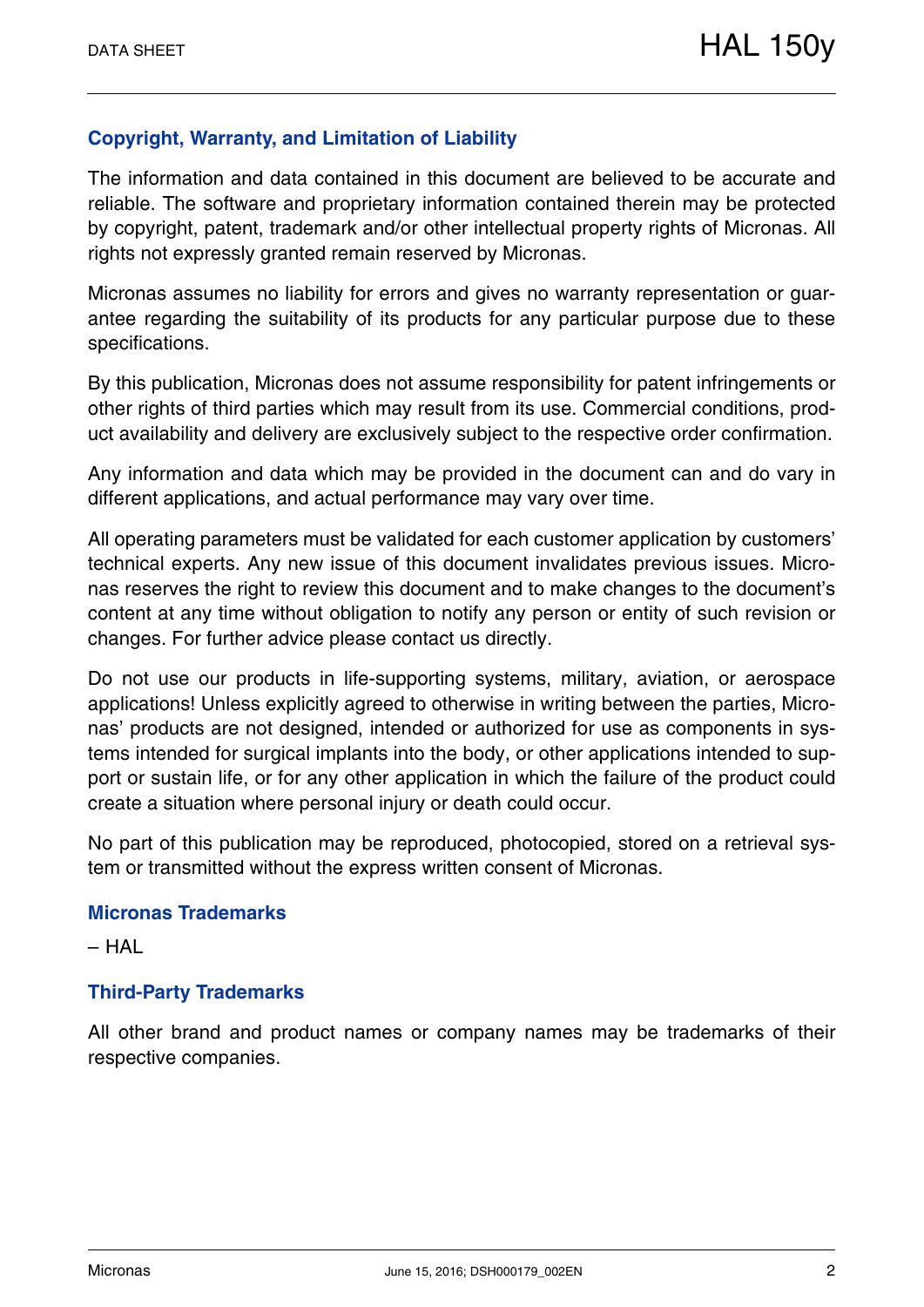#### **Contents, continued**

| Page | <b>Section</b> | Title                                                                    |
|------|----------------|--------------------------------------------------------------------------|
| 4    | 1.             | <b>Introduction</b>                                                      |
| 5    | 1.1.           | Features of HAL 150y                                                     |
| 6    | 2.             | <b>Ordering Information</b>                                              |
| 6    | 2.1.           | Device-Specific Ordering Codes                                           |
| 8    | 3.             | <b>Functional Description of HAL 150y</b>                                |
| 9    | 3.1.           | Functional Safety According to ISO 26262                                 |
| 9    | 3.1.1.         | <b>Diagnostic Features</b>                                               |
| 10   | 3.2.           | Power-On Self-Test                                                       |
| 12   | 4.             | <b>Specifications</b>                                                    |
| 12   | 4.1.           | <b>Outline Dimensions</b>                                                |
| 14   | 4.2.           | Soldering, Welding and Assembly                                          |
| 14   | 4.3.           | Pin Connections (from Top Side, example HAL 1502) and Short Descriptions |
| 15   | 4.3.1.         | Dimension and Position of Sensitive Area                                 |
| 16   | 4.4.           | <b>Absolute Maximum Ratings</b>                                          |
| 17   | 4.5.           | ESD and Latch-up                                                         |
| 17   | 4.6.           | Storage and Shelf Life                                                   |
| 18   | 4.7.           | <b>Recommended Operating Conditions</b>                                  |
| 19   | 4.8.           | Characteristics                                                          |
| 21   | 4.9.           | HAL 1501 Magnetic Characteristics                                        |
| 23   | 4.10.          | HAL 1502 Magnetic Characteristics                                        |
| 25   | 4.11.          | HAL 1503 Magnetic Characteristics                                        |
| 27   | 4.12.          | HAL 1506 Magnetic Characteristics                                        |
| 29   | 4.13.          | HAL 1507 Magnetic Characteristics                                        |
| 31   | 4.14.          | HAL 1508 Magnetic Characteristics                                        |
| 33   | 4.15.          | HAL 1509 Magnetic Characteristics                                        |
| 35   | 5.             | <b>Application Notes</b>                                                 |
| 35   | 5.1.           | <b>Application Circuits</b>                                              |
| 36   | 5.1.1.         | ESD System Level Application Circuit (ISO10605-2008)                     |
| 37   | 5.2.           | <b>Ambient Temperature</b>                                               |
| 38   | 5.3.           | Start-Up Behavior                                                        |
| 38   | 5.4.           | <b>EMC and ESD</b>                                                       |
| 39   | 6.             | <b>Data Sheet History</b>                                                |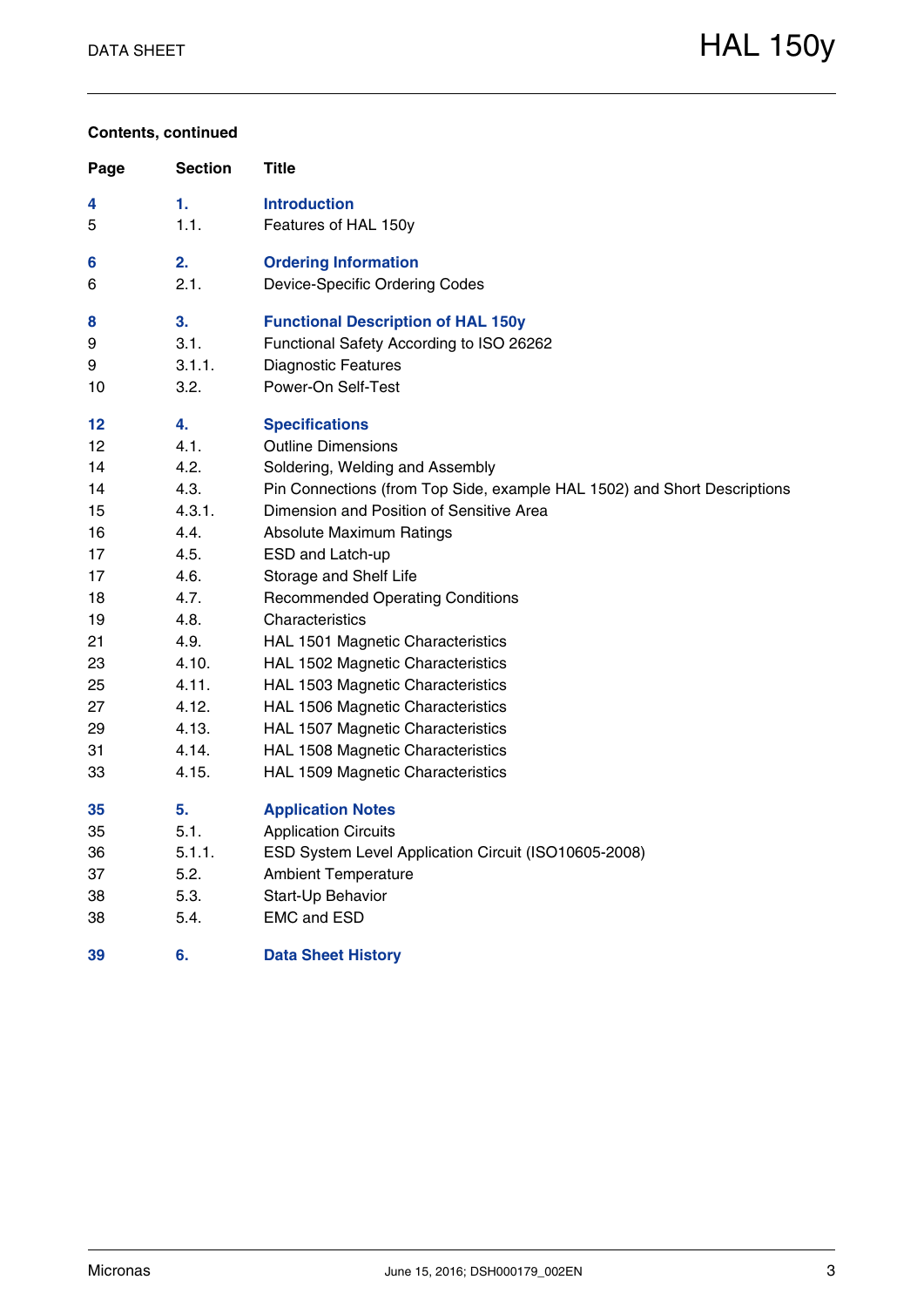#### **Hall-Effect Switch with Open-Drain Output (3-wire) in SOT23 Package**

**Release Note: Revision bars indicate significant changes to the previous edition.**

## **1. Introduction**

The HAL 150y Hall-switch family members produced in CMOS technology as 3-wire device with open-drain output transistor include a temperature-compensated Hall plate with active offset compensation, a comparator, and an output stage.

The comparator compares the actual magnetic flux through the Hall plate (Hall voltage) with the fixed reference values (switching points). Accordingly the output transistor is switched on or off.

The active offset compensation leads to constant magnetic characteristics over supply voltage and temperature range. In addition, the magnetic parameters are robust against mechanical stress effects.

The sensor is designed for industrial and automotive applications and operates with supply voltages from 2.7 V to 24 V in the junction temperature range from  $-40$  °C up to  $170 °C$ .

HAL 150y is available in a JEDEC TO236-compliant SMD-package 3-lead SOT23.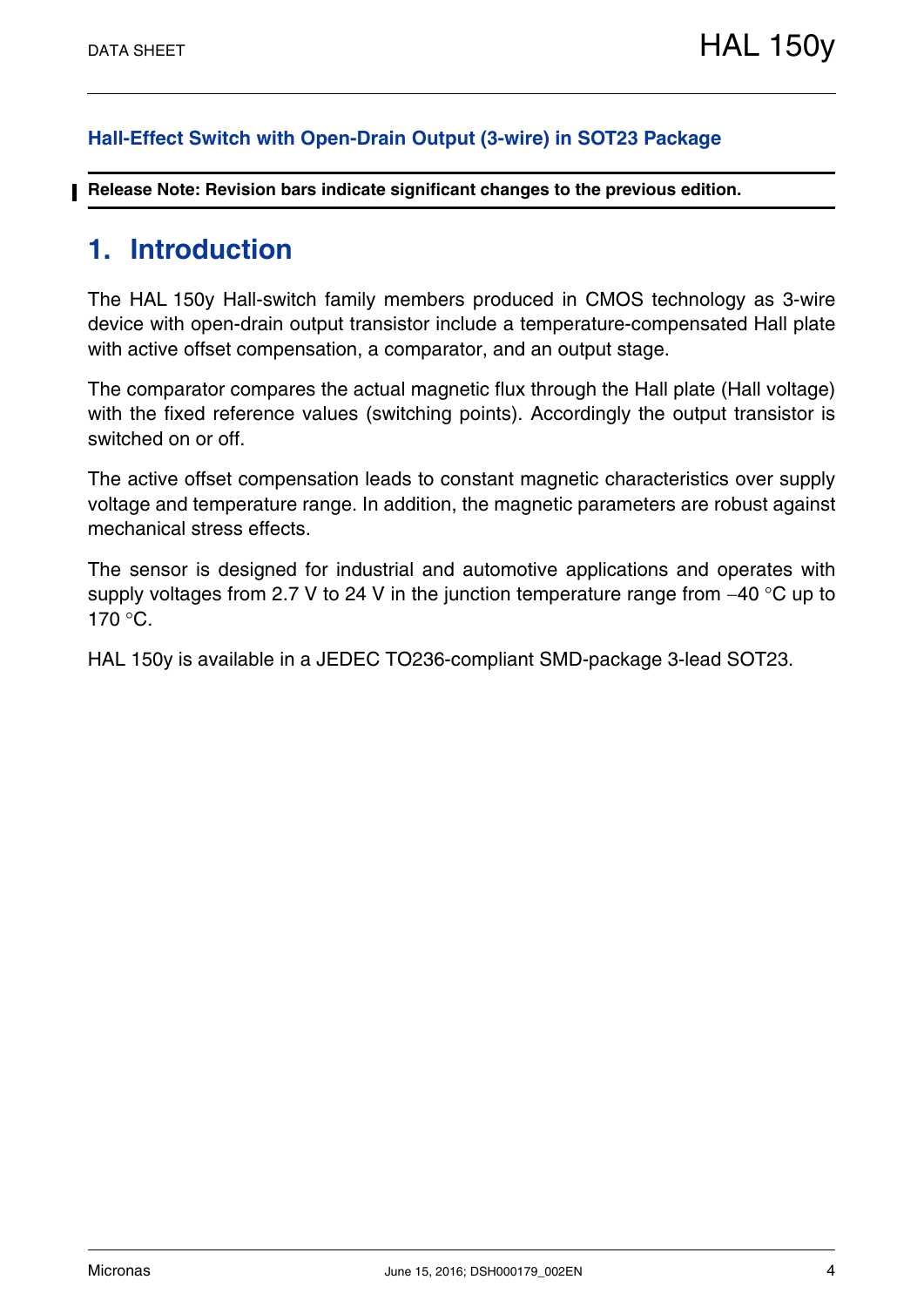## **1.1. Features of HAL 150y**

- SOT23-3L JEDEC TO236-compliant package
- ISO 26262 compliant as ASIL A ready device
- Short-circuit protected open-drain output and thermal shutdown
- Low current consumption of typ. 1.6 mA
- Operates with supply voltages from 2.7 V to 24 V
- Overvoltage protection capability up to 40 V
- $-$  Reverse-voltage protected VSUP-pin  $(-18 V)$
- $-$  High ESD performance of  $\pm 8$  kV (HBM)
- Diagnostic features: power-on self test
- Sample frequency of 500 kHz, 2 µs output refresh time
- Operates with static and dynamic magnetic fields up to 12 kHz
- High resistance to mechanical stress by active offset compensation
- Constant switching points over a wide supply voltage and temperature range
- Wide junction temperature range from  $-40$  °C to 170 °C
- Built-in temperature coefficient
- Optimized for applications in extreme automotive and industrial environments
- Qualified according to AEC-Q100 test standard for automotive electronics industry to provide high-quality performance
- Robust EMC performance, corresponding to different standards, such as ISO 7637, ISO 16750, IEC 61967, ISO 11452, and ISO 62132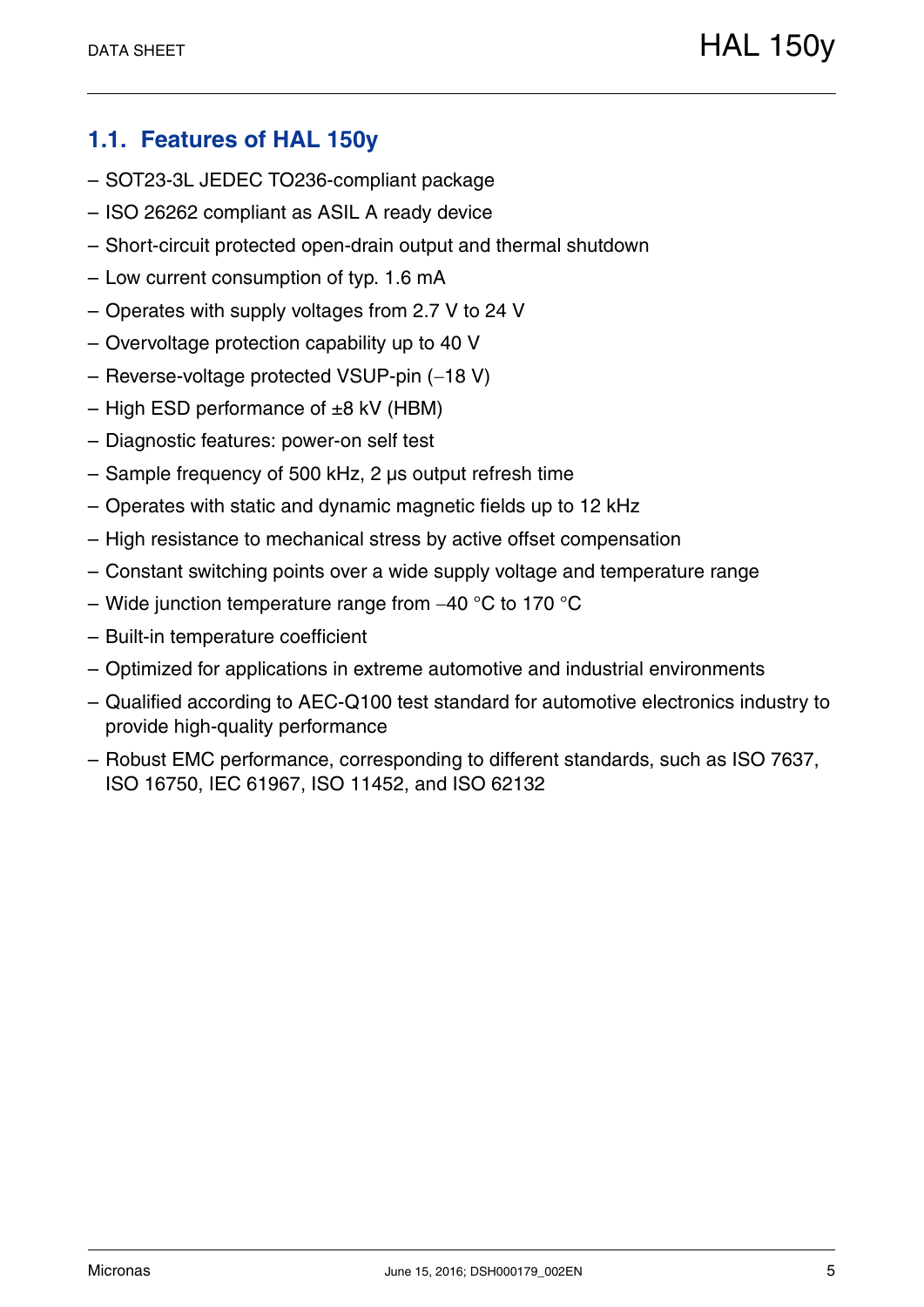# **2. Ordering Information**

A Micronas device is available in a variety of delivery forms. They are distinguished by a specific ordering code:



#### **Fig. 2–1:** Ordering Code Principle

For detailed information, please refer to the brochure: "Hall Sensors: Ordering Codes, Packaging, Handling".

## **2.1. Device-Specific Ordering Codes**

HAL 150y is available in the following package and temperature range.

**Table 2–1:** Available packages

| Package Code (PA) | <b>Package Type</b> |  |  |  |
|-------------------|---------------------|--|--|--|
| SU                | SOT23               |  |  |  |

**Table 2–2:** Available temperature ranges

| <b>Temperature Code (T)</b> | <b>Temperature Range</b>  |  |  |  |  |
|-----------------------------|---------------------------|--|--|--|--|
|                             | $T_1 = -40$ °C to +170 °C |  |  |  |  |

The relationship between ambient temperature  $(T_A)$  and junction temperature  $(T_A)$  is explained in **Section 5.2. on page 37**.

For available variants for Configuration (C), Packaging (P), Quantity (Q), and Special Procedure (SP) please contact Micronas.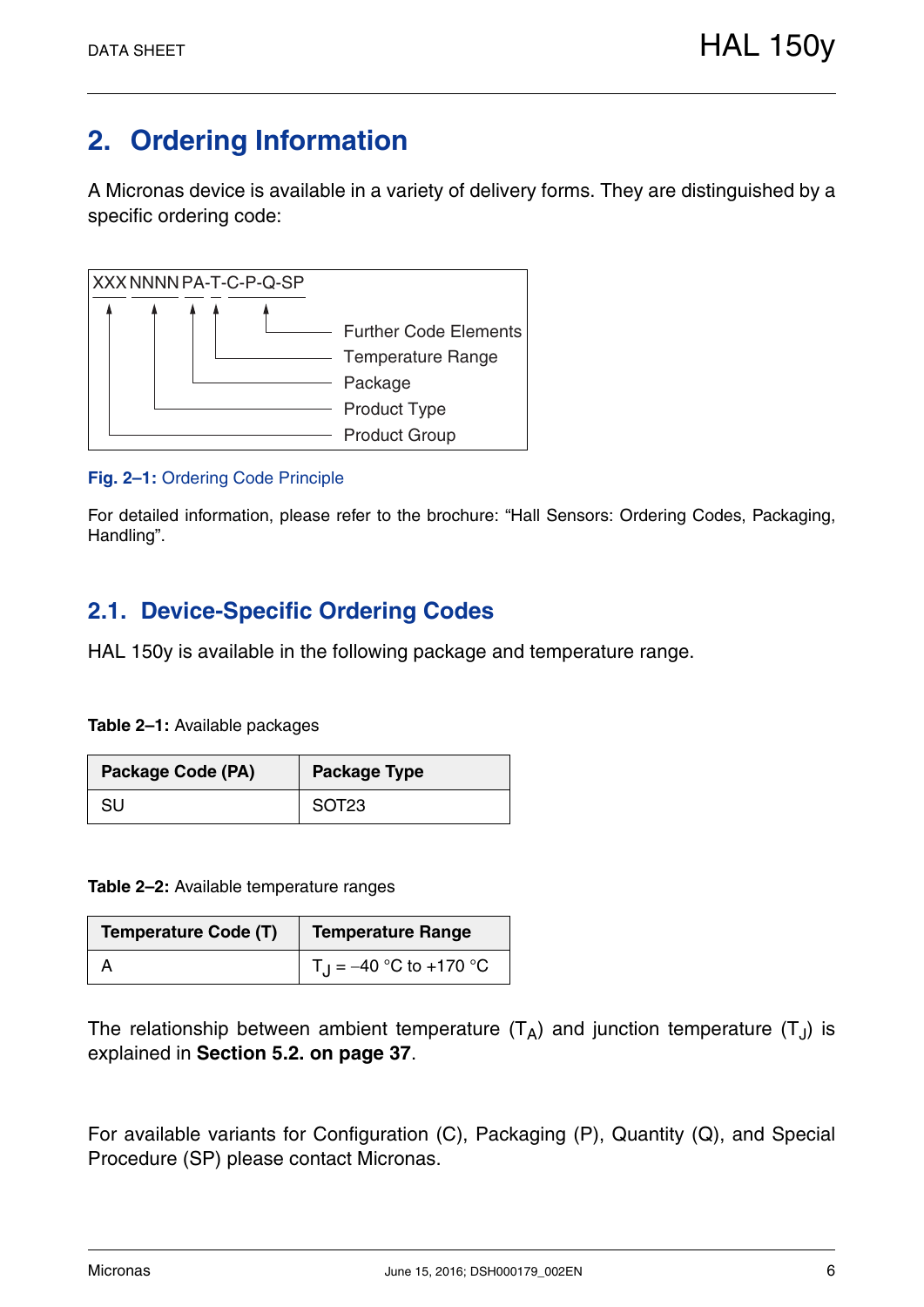| <b>Available Ordering Codes</b> | <b>Package Marking</b> |
|---------------------------------|------------------------|
| HAL1501SU-A-[C-P-Q-SP]          | 1501                   |
| HAL1502SU-A-[C-P-Q-SP]          | 1502                   |
| HAL1503SU-A-[C-P-Q-SP]          | 1503                   |
| HAL1506SU-A-[C-P-Q-SP]          | 1506                   |
| HAL1507SU-A-[C-P-Q-SP]          | 1507                   |
| HAL1508SU-A-[C-P-Q-SP]          | 1508                   |
| HAL1509SU-A-[C-P-Q-SP]          | 1509                   |

**Table 2–3:** Available ordering codes and corresponding package marking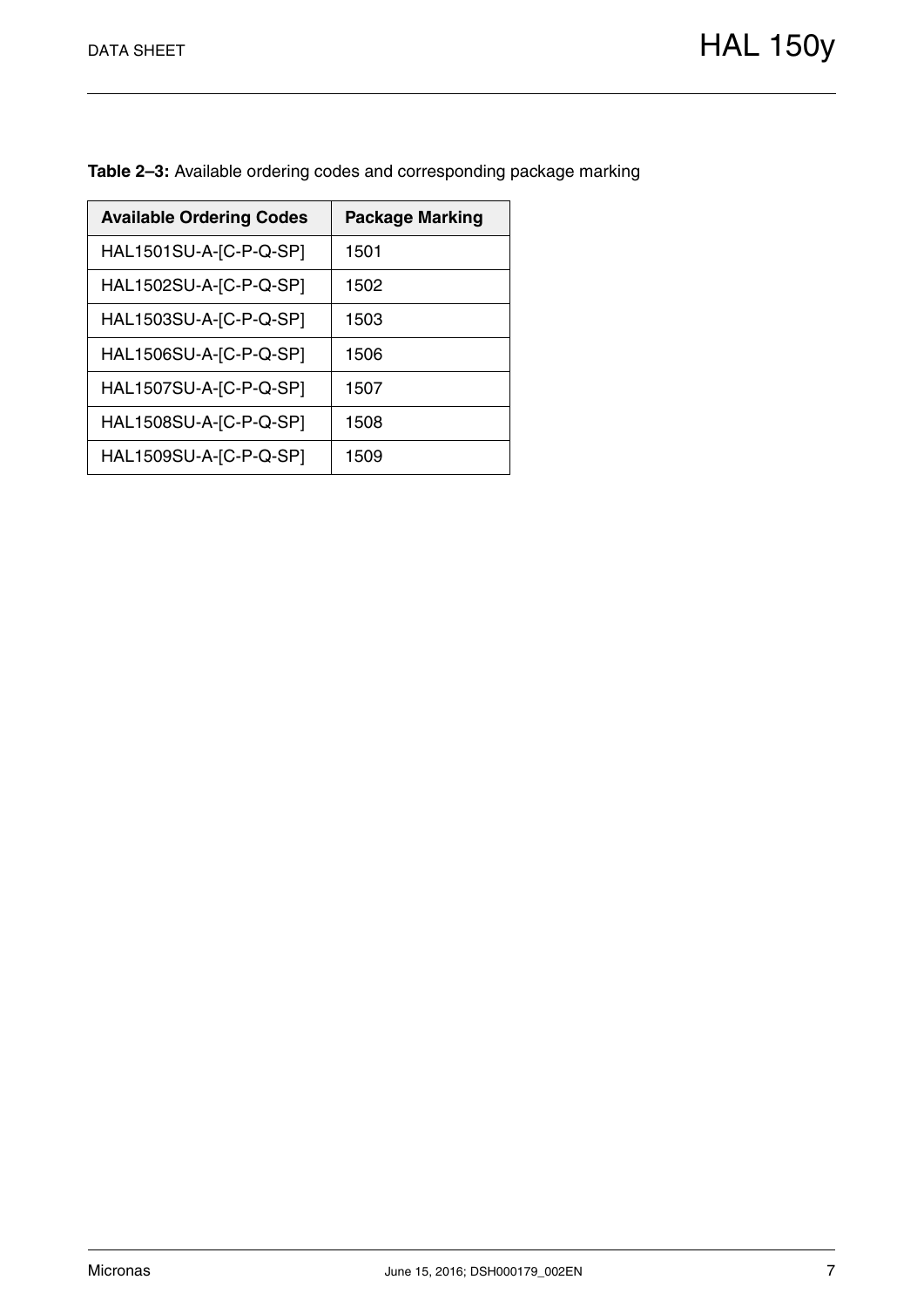# **3. Functional Description of HAL 150y**

The HAL 150y sensors are monolithic integrated circuits which switch in response to magnetic fields. If a magnetic field with flux lines perpendicular to the sensitive area is applied to the sensor, the biased Hall plate forces a Hall voltage proportional to this field. The Hall voltage is compared with the actual threshold level in the comparator. If the magnetic field exceeds the threshold levels, the output stage is switched to the appropriate state.

The built-in hysteresis eliminates oscillation and provides switching behavior of the output without bouncing.

Offsets caused by mechanical stress are compensated by using the "switching offset compensation technique".

A diode on the supply line is not required thanks to the built-in reverse voltage protection.

The open drain output is forced to a safe, High-Z (high-impedance) state, in any of the following fault conditions: overtemperature, undervoltage and functional safety related diagnoses (see Section 3.1.). In addition, the output current is limited (short-circuit protection).

The device is able to withstand a maximum supply voltage of 24 V for unlimited time and features overvoltage capability (40 V load dump).



**Fig. 3–1:** HAL 150y block diagram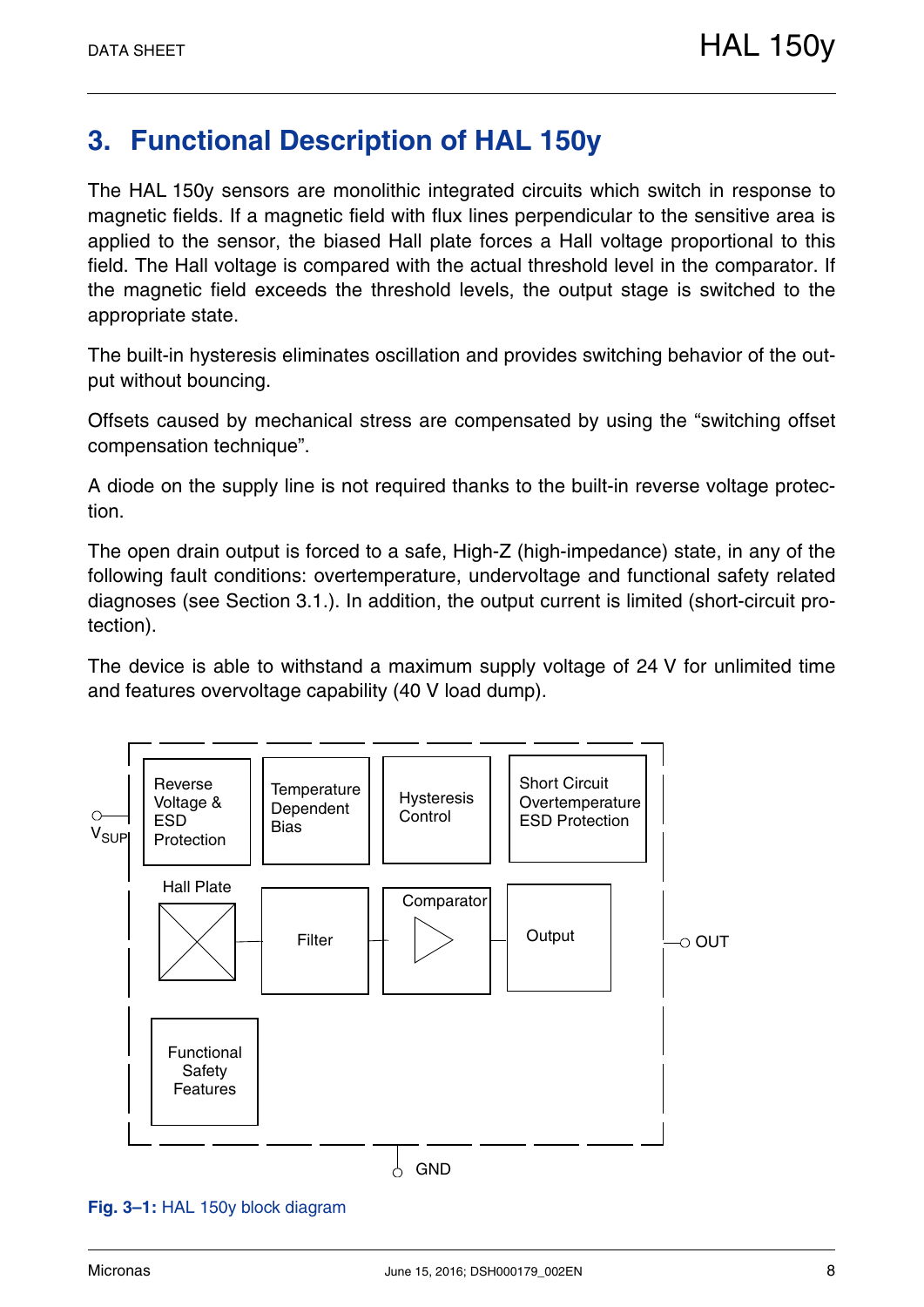## **3.1. Functional Safety According to ISO 26262**

The HAL 150y is ISO 26262 compliant as an ASIL A ready device.

Magnetic and switching performance is defined as a hardware safety requirement.

The safe state is defined as High-Z output.

#### **3.1.1. Diagnostic Features**

Internal states are monitored and in an error condition flagged with a High-Z at the output:

- Internal voltage regulator: under and over voltage detection
- Monitoring of internal bias and current levels
- Monitoring of the internal reference voltage
- Monitoring of the Hall plate voltage

**Note** For further documentation regarding functional safety please contact Micronas.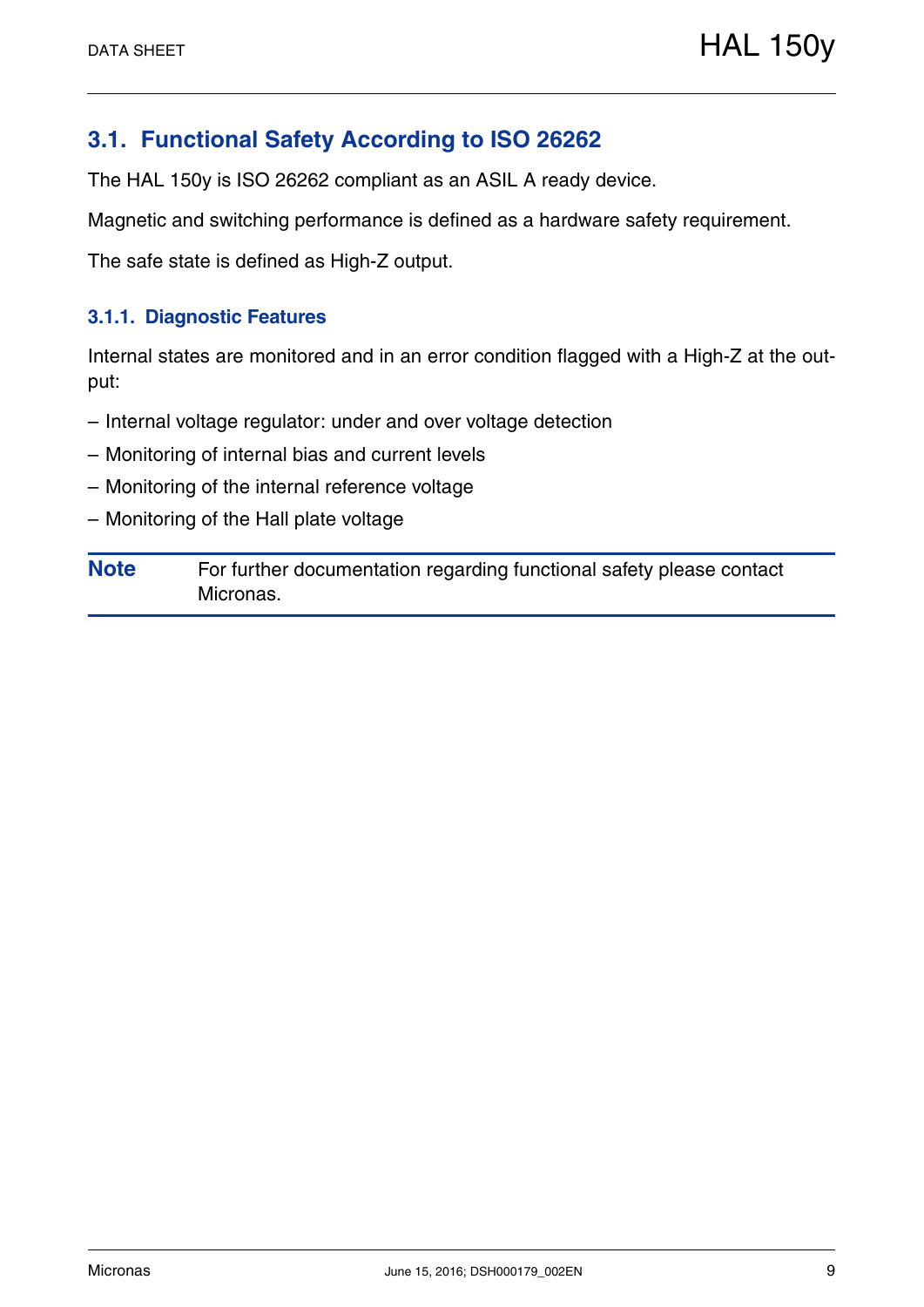## **3.2. Power-On Self-Test**

The power-on self-test allows the customer to execute a functional check of the device, as well as to detect wire breaks as long as the host controls the power supply of the device.

The self-test can be enabled only once after power-on.

In order to start the test, the host has to power off the sensor and to pull down its output pin. Afterwards, the host needs to power on the sensor again (sensor in High-Z mode, after waking up) and then to release its output pin. This order of events is the criteria for the sensor to start the power-on self-test.

After releasing the output pin, the sensor simulates a magnetic field for a pre-defined period of time (see first observation window in Fig. 3–2), driving the sensor's output to low level, detected by the host.

Subsequently, the sensor simulates an opposite magnetic field during the second observation window (see Fig. 3–2), driving the sensor's output to high level, also detected by the host. The described self-test behavior is not impacted by external magnetic fields up to about 300 mT.

After self-test completion, the sensor always returns to normal operation regardless of the test result.

By positioning the pull-up resistor close to the control unit, wire breaks at all pins VSUP, OUT, and GND can be detected.

It is also possible to enable the power-on self-test in application systems, consisting of several HAL 150y sensors, as long, as the output pins are not connected to each other.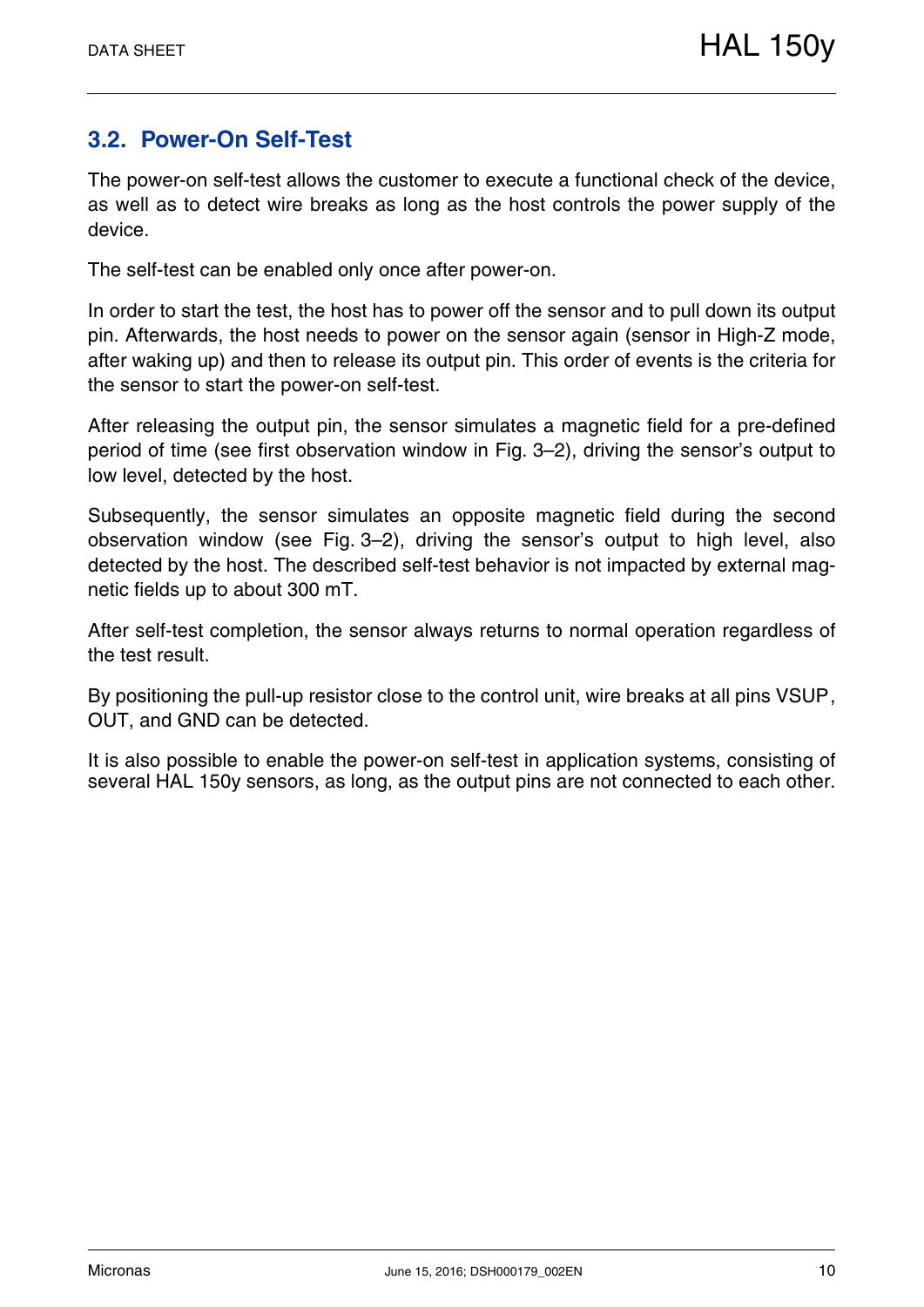





**Fig. 3–3:** External circuit diagram with switchable supply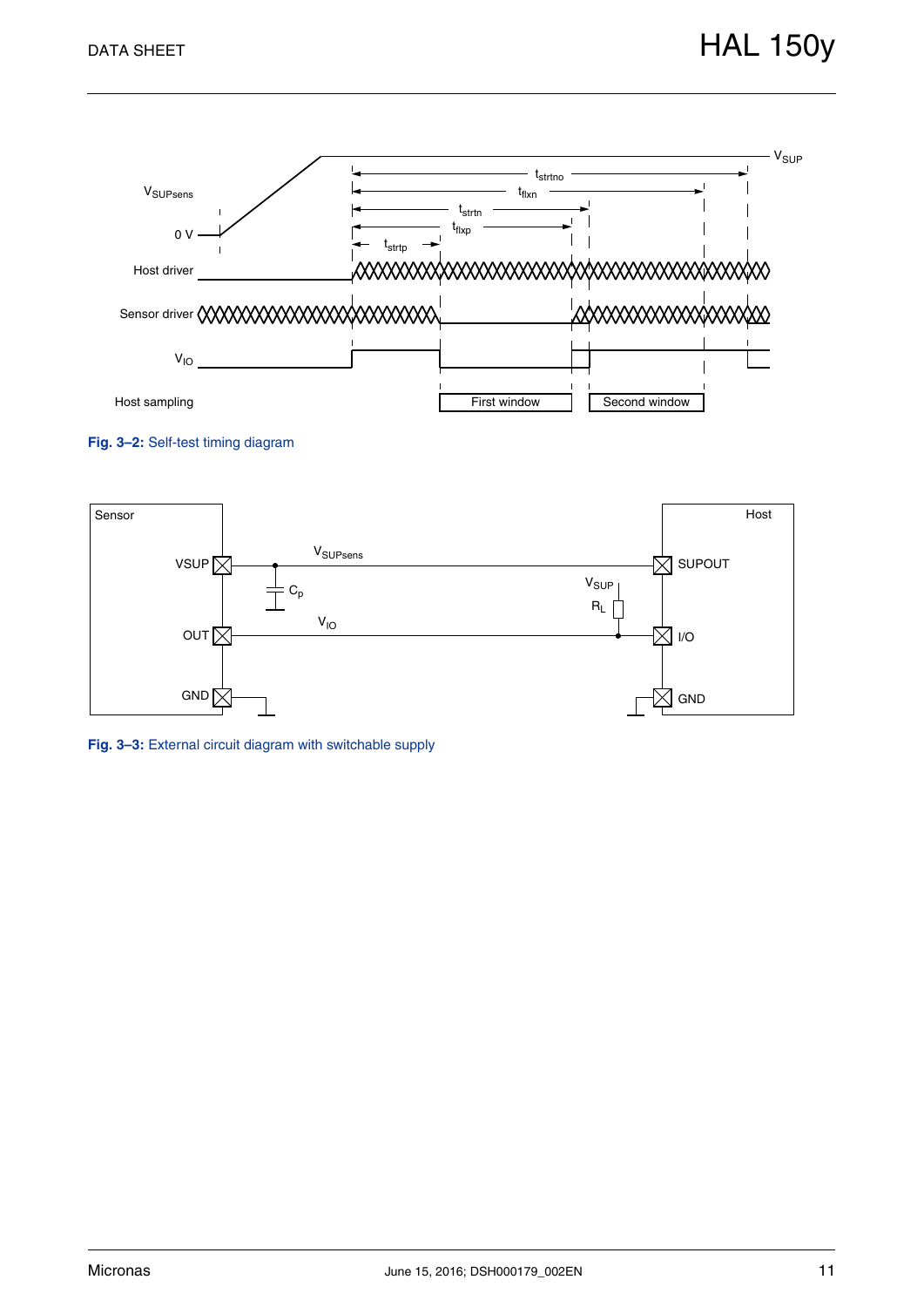# **4. Specifications**

## **4.1. Outline Dimensions**



#### **Fig. 4–1: SOT23**: Plastic **S**mall **O**utline **T**ransistor package, 3 leads Ordering code: SU Weight approximately 0.01094 g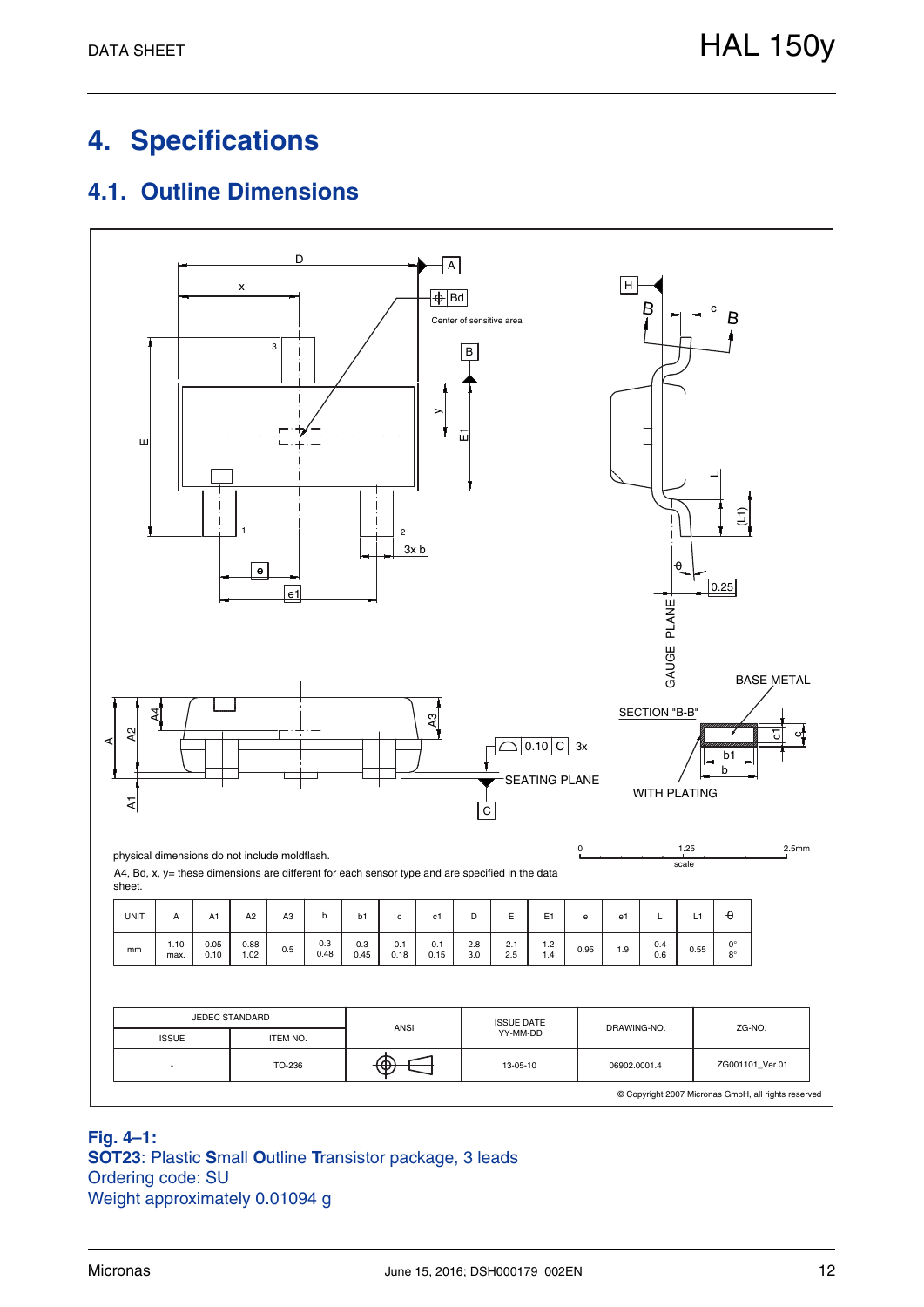

#### **Fig. 4–2: SOT23**: Tape & Reel Finishing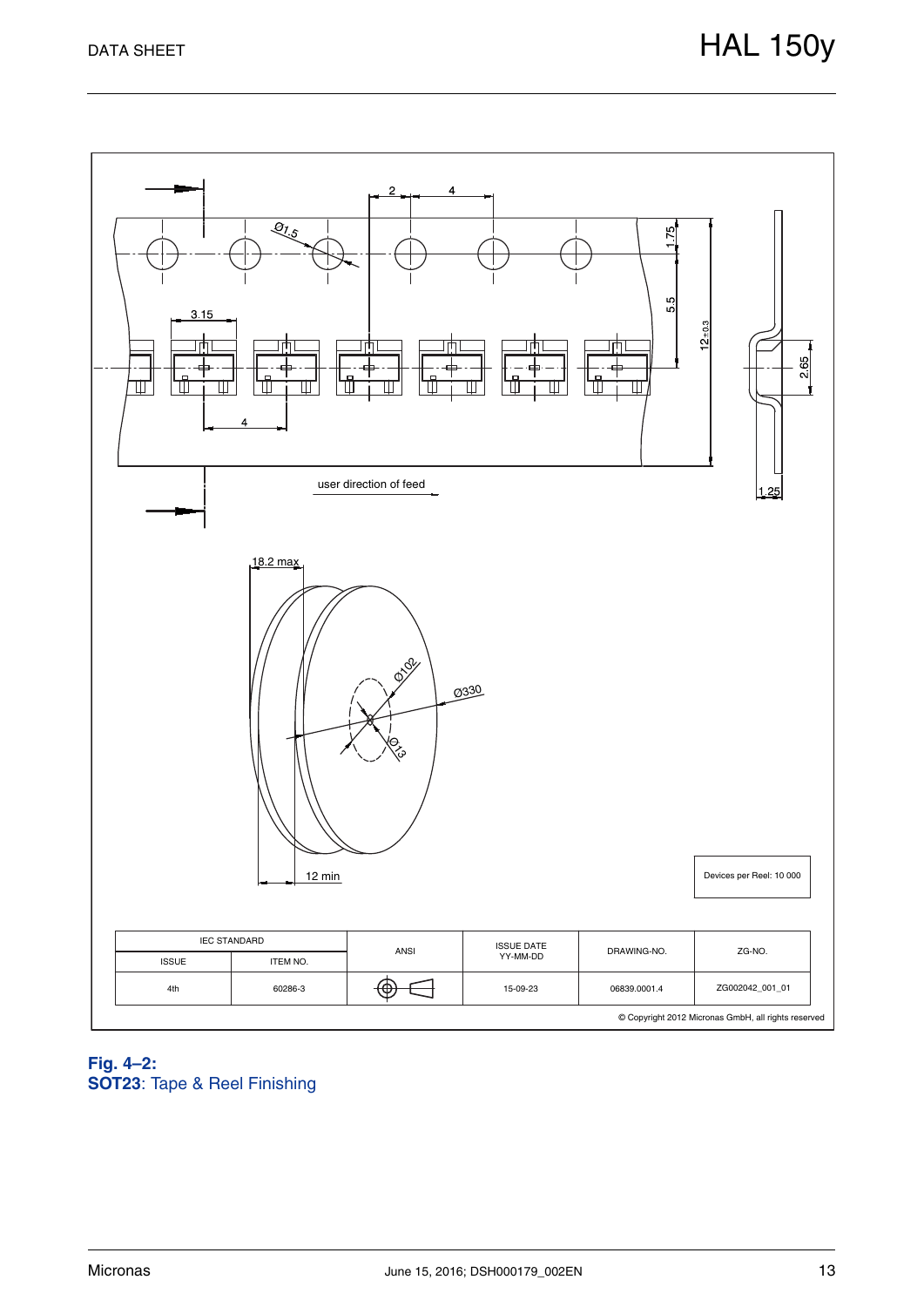## **4.2. Soldering, Welding and Assembly**

Information related to solderability, welding, assembly, and second-level packaging is included in the document "Guidelines for the Assembly of Micronas Packages". It is available on the Micronas website (http://www.micronas.com/en/service-center/ downloads) or on the service portal (http://service.micronas.com).

## **4.3. Pin Connections (from Top Side, example HAL 1502) and Short Descriptions**





**Fig. 4–3:** Pin configuration

|  |  | <b>Table 4-1: Pin assignment.</b> |
|--|--|-----------------------------------|
|--|--|-----------------------------------|

| <b>Pin number</b> | <b>Name</b> | <b>Function</b> |  |  |
|-------------------|-------------|-----------------|--|--|
|                   | <b>VSUP</b> | Supply voltage  |  |  |
| 2                 | OUT         | Output          |  |  |
| з                 | <b>GND</b>  | Ground          |  |  |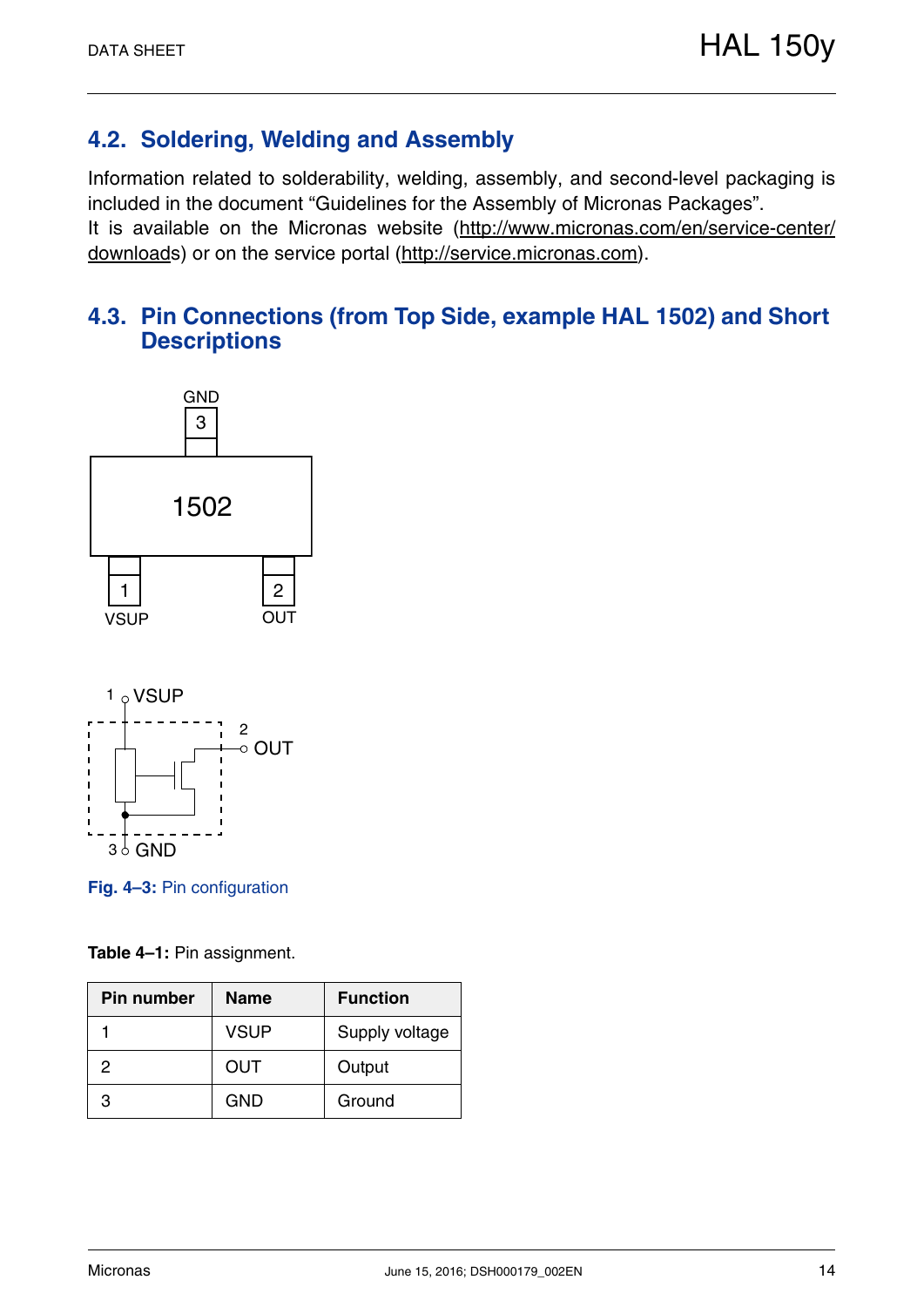## **4.3.1. Dimension and Position of Sensitive Area**

| <b>Parameter</b>                                                                                        | Min. | Typ.             | Max. | Unit      |
|---------------------------------------------------------------------------------------------------------|------|------------------|------|-----------|
| Dimension of sensitive area                                                                             |      | $100 \times 100$ |      | $\mu m^2$ |
| A4 (denotes the distance of die to top package<br>surface in Z-direction)                               | 0.24 | 0.27             | 0.37 | mm        |
| x (denotes the nominal distance of the center of the<br>Bd circle to the package border in x-direction) |      | mm               |      |           |
| y (denotes the nominal distance of the center of the<br>Bd circle to the package border in y-direction) | 0.65 |                  |      | mm        |
| Bd (denotes the diameter of the circuit in which the<br>center of the sensitive area is located)        |      |                  | 0.23 | mm        |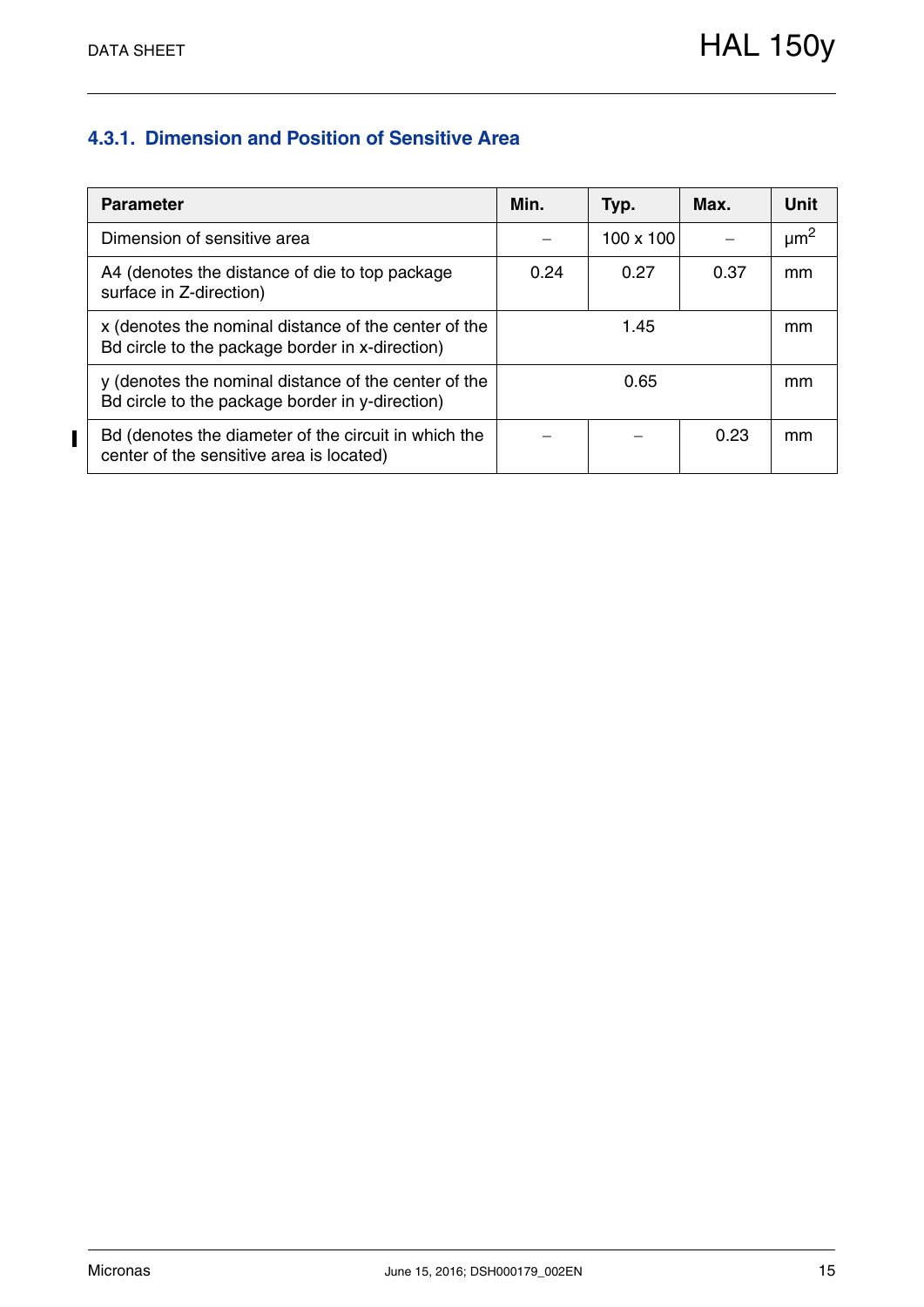## **4.4. Absolute Maximum Ratings**

Stresses beyond those listed in the "Absolute Maximum Ratings" may cause permanent damage to the device. This is a stress rating only. Functional operation of the device at these conditions is not implied. Exposure to absolute maximum rating conditions for extended periods will affect device reliability.

This device contains circuitry to protect the inputs and outputs against damage due to high static voltages or electric fields; however, it is advised that normal precautions be taken to avoid application of any voltage higher than absolute maximum-rated voltages to this circuit.

| <b>Symbol</b>             | <b>Parameter</b>                | <b>Pin No</b>  | Min.   | Max. | <b>Unit</b>     | <b>Conditions</b>                                                                                     |
|---------------------------|---------------------------------|----------------|--------|------|-----------------|-------------------------------------------------------------------------------------------------------|
| $\mathsf{T}_{\mathrm{J}}$ | Junction temperature<br>range A |                | $-40$  | 190  | $\rm ^{\circ}C$ | $t < 96 h^{1}$                                                                                        |
| $V_{\text{SUP}}$          | Supply voltage                  | 1              | $-18$  | 28   | $\vee$          | $t < 96 h^{1}$                                                                                        |
|                           |                                 |                |        | 32   | V               | $t < 5$ min <sup>1)</sup>                                                                             |
|                           |                                 |                |        | 40   | $\vee$          | $t < 10 \times 400$ ms<br>"Load-Dump" <sup>1)</sup><br>with series resistor<br>$R_V$ > 100 $\Omega$ . |
| <b>V<sub>OUT</sub></b>    | Output voltage                  | 2              | $-0.5$ | 28   | $\vee$          | $t < 96 h^{1}$                                                                                        |
| Ιo                        | Output current                  | $\overline{2}$ |        | 65   | mA              |                                                                                                       |
| $I_{OR}$                  | Reverse output cur-<br>rent     | $\overline{2}$ | $-50$  |      | mA              |                                                                                                       |
|                           | $1$ No cumulative stress        |                |        |      |                 |                                                                                                       |

All voltages listed are referenced to ground (GND).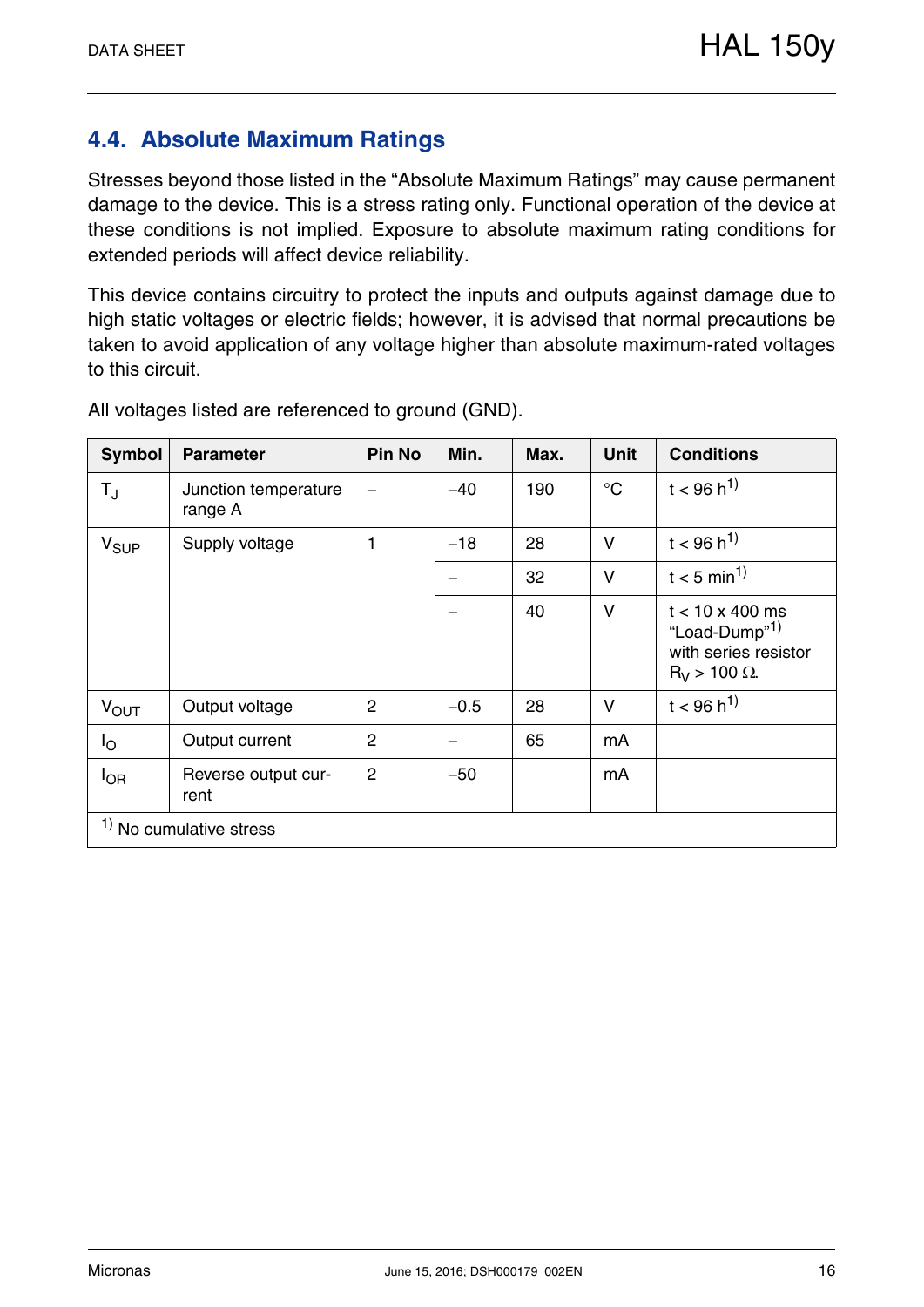## **4.5. ESD and Latch-up**

The output pin has to be in High-Z for ESD measurements.

#### **Table 4–2:** ESD and latch-up

| <b>Symbol</b>                                                                                                                                                       | <b>Parameter</b>                                                                     | Min.   | Max. | <b>Unit</b> |  |  |  |  |
|---------------------------------------------------------------------------------------------------------------------------------------------------------------------|--------------------------------------------------------------------------------------|--------|------|-------------|--|--|--|--|
| Maximum latch-up free current at any pin (measure-<br><b>I</b> latch<br>ment according to AEC Q100-004), class 1                                                    |                                                                                      | $-100$ | 100  | mA          |  |  |  |  |
| $V_{HBM}$                                                                                                                                                           | Human body model (according to AEC Q100-002)                                         | $-8$   | 8    | kV          |  |  |  |  |
| V <sub>CDM</sub>                                                                                                                                                    | Charged device model (according to AEC Q100-011)                                     | $-1$   |      | kV          |  |  |  |  |
| Unpowered Gun Test (150 pF / 330 $\Omega$ or 330 pF / 2 k $\Omega$ )<br>according to ISO 10605-2008 <sup>1)</sup><br>$-15$<br>15<br>kV<br>V <sub>SYSTEM_LEVEL</sub> |                                                                                      |        |      |             |  |  |  |  |
|                                                                                                                                                                     | $1$ ) only valid with ESD System Level Application Circuit (see Fig. 5–2 on page 34) |        |      |             |  |  |  |  |

## **4.6. Storage and Shelf Life**

Information related to storage conditions of Micronas sensors is included in the document "Guidelines for the Assembly of Micronas Packages". It gives recommendations linked to moisture sensitivity level and long-term storage. It is available on the Micronas website (http://www.micronas.com/en/service-center/ downloads) or on the service portal (http://service.micronas.com).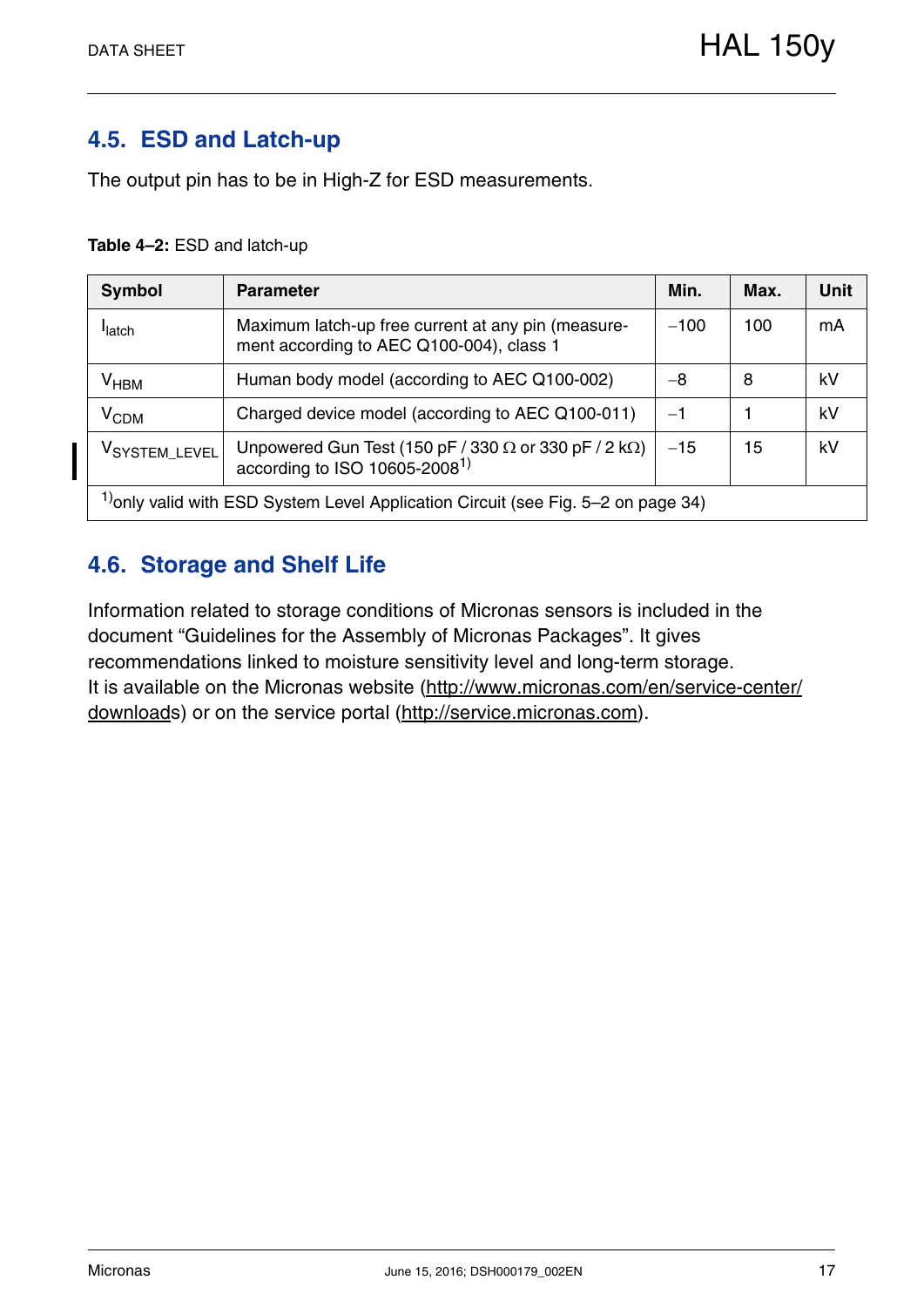## **4.7. Recommended Operating Conditions**

Functional operation of the device beyond those indicated in the "Recommended Operating Conditions" of this specification is not implied, may result in unpredictable behavior of the device, and may reduce reliability and lifetime.

| <b>Symbol</b>                      | <b>Parameter</b>                      | Pin<br><b>No</b> | Min.  | Typ. | Max.              | <b>Unit</b>     | <b>Conditions</b>                                        |
|------------------------------------|---------------------------------------|------------------|-------|------|-------------------|-----------------|----------------------------------------------------------|
| $V_{SUP}$                          | Supply voltage                        | 1                | 2.7   |      | 24                | $\vee$          |                                                          |
| $\Delta V_{\text{SUP}} / \Delta t$ | Power-down slope <sup>1)</sup>        | 1                |       |      | 0.1               | $V/\mu s$       | $V_{\text{SUP}}$ below 2.7 V                             |
| $T_{J}$                            | Junction temperature<br>range $A^{2}$ |                  | $-40$ |      | 170<br>150<br>125 | $\rm ^{\circ}C$ | $t < 1000 h^{3}$<br>$t < 2500 h^{3}$<br>$t < 8000 h^{3}$ |
| $V_{\text{OUT}}$                   | Output voltage                        | $\overline{2}$   |       |      | 24                | $\vee$          |                                                          |
| $I_{\text{OUT}}$<br>$11 - 1$       | Output current                        | $\overline{2}$   |       |      | 25                | mA              |                                                          |

All voltages listed are referenced to ground (GND).

 $1)$  This parameter is relevant for ISO26262 applications: In order to ensure the defined output state (High-Z) during power-up in the range below the recommended supply voltage, the preceding power down slope is required to be slower than the maximum  $\Delta V_{\text{SUP}} / \Delta t$  value.

2) Depends on the temperature profile of the application. Please contact Micronas for life time calculations.

3) No cumulative stress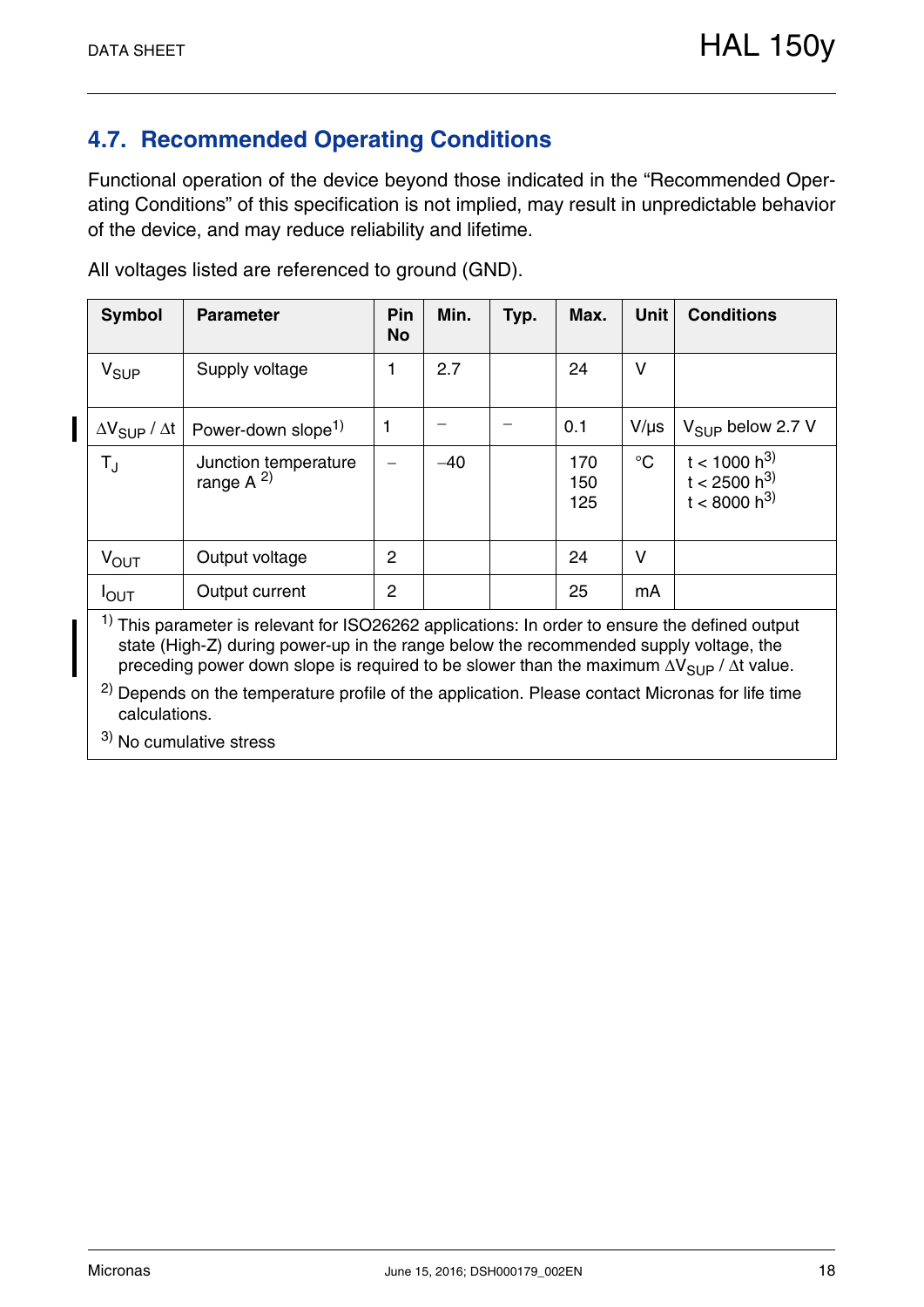## **4.8. Characteristics**

at  $T_J = -40$  °C to +170 °C,  $V_{SUP} = 2.7$  V to 24 V, at Recommended Operating Conditions if not otherwise specified in the column "Conditions". Typical Characteristics for  $T_J$  = 25 °C and  $V_{\text{SUP}}$  = 12 V

| Symbol                       | <b>Parameter</b>                                                   | Pin<br>No.               | Min. | Typ.  | Max.  | <b>Unit</b> | <b>Conditions</b>                                                                                            |
|------------------------------|--------------------------------------------------------------------|--------------------------|------|-------|-------|-------------|--------------------------------------------------------------------------------------------------------------|
| Supply                       |                                                                    |                          |      |       |       |             |                                                                                                              |
| $I_{\text{SUP}}$             | Supply current                                                     | 1                        | 1.1  | 1.6   | 2.4   | mA          |                                                                                                              |
| <b>I</b> SUPR                | Reverse current                                                    | 1                        | $-1$ |       |       | mA          | for $V_{\text{SUP}} = -18$ V                                                                                 |
| Port Output                  |                                                                    |                          |      |       |       |             |                                                                                                              |
| $V_{ol}$                     | Port low output voltage                                            | $\overline{2}$           |      | 0.13  | 0.4   | V           | $I_{O} = 20$ mA                                                                                              |
|                              |                                                                    |                          |      |       | 0.5   | V           | $I_{\Omega} = 25 \text{ mA}$                                                                                 |
| l <sub>oleak</sub>           | Output leakage current                                             |                          |      | 0.1   | 10    | μA          |                                                                                                              |
| t <sub>f</sub>               | Output fall time <sup>1)</sup>                                     | $\overline{\phantom{0}}$ |      |       | 1     | μs          | $V_{SUP} = 12 V;$                                                                                            |
| $t_{r}$                      | Output rise time <sup>1)</sup>                                     |                          |      |       | 1     | μs          | $R_1 = 820 \Omega$ ;<br>$C_1 = 20 pF$                                                                        |
| $B_{noise}$                  | Effective noise of mag-<br>netic switching points<br>$(RMS)^{2}$   | $\overline{\phantom{0}}$ |      | 72    |       | μT          | For square wave sig-<br>nal with 12 kHz                                                                      |
| $t_{i}$                      | Output jitter (RMS) <sup>1)</sup>                                  |                          |      | ±0.58 | ±0.72 | μs          | For square wave sig-<br>nal with 1 kHz. Jitter<br>is evenly distributed<br>between $-1$ µs and<br>$+1 \mu s$ |
| $t_{d}$                      | Delay time <sup>2)</sup> 3)                                        | $\qquad \qquad -$        |      | 16    | 21    | μs          |                                                                                                              |
| $\mathsf{t}_{\mathsf{samp}}$ | Output refresh period <sup>2)</sup>                                | $\equiv$                 | 1.6  | 2.2   | 3.0   | μs          |                                                                                                              |
| $t_{en}$                     | Enable time of output<br>after settling of $V_{\text{SUP}}{}^{4)}$ | $\qquad \qquad -$        |      | 50    | 60    | μs          | $V_{\text{SUP}} = 12 V$<br>$B > B_{on} + 2 mT$ or<br>$B < B_{off} - 2 mT$                                    |

 $\frac{1}{1}$  Not tested, characterized only

2) Guaranteed by design

 $3)$  Systematic delay between magnetic threshold reached and output switching

 $^{\text{4)}}$  If power-on self-test is executed,  $\rm t_{en}$  will be extended by power-on self-test period (see Section )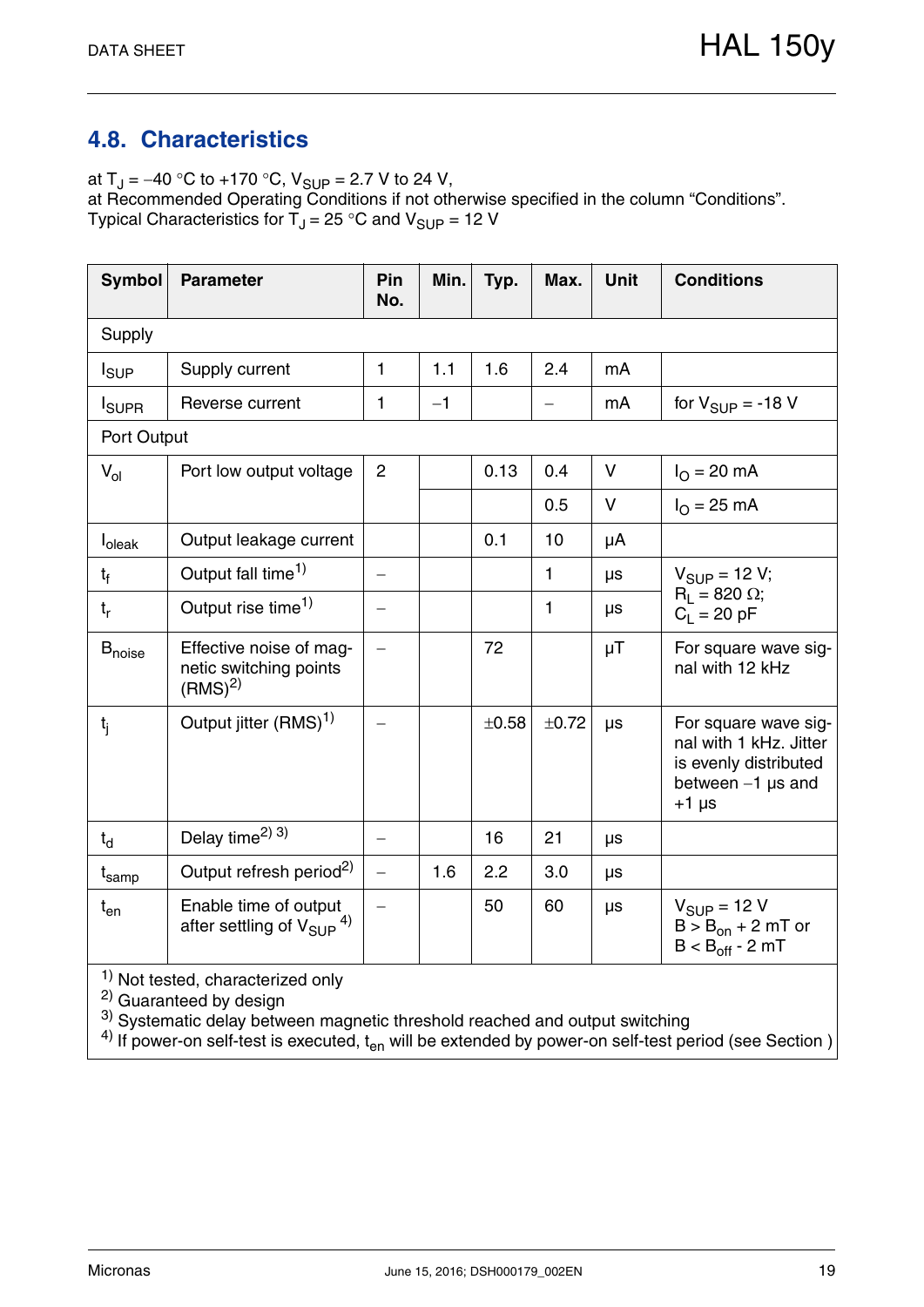| <b>Symbol</b>       | <b>Parameter</b>                                       | Pin<br>No.               | Min.                     | Typ.                     | Max.                     | <b>Unit</b>        | <b>Conditions</b>             |
|---------------------|--------------------------------------------------------|--------------------------|--------------------------|--------------------------|--------------------------|--------------------|-------------------------------|
|                     | <b>Power-on Self-Test</b>                              |                          |                          |                          |                          |                    |                               |
| t <sub>dsamp</sub>  | Double sample period <sup>2)</sup>                     | $\overline{\phantom{0}}$ | 3.2                      | 4.4                      | 6.0                      | μs                 |                               |
| $t_{\sf strtp}$     | Start of first sampling<br>window <sup>2)</sup>        | $\overline{\phantom{0}}$ |                          |                          | $\overline{4}$           | t <sub>dsamp</sub> |                               |
| $t_{\sf fluxp}$     | End of first sampling<br>window <sup>2)</sup>          | $\overline{\phantom{0}}$ | 9                        |                          | $\overline{\phantom{0}}$ | t <sub>dsamp</sub> |                               |
| t <sub>strtn</sub>  | Start of second sam-<br>pling window <sup>2)</sup>     | —                        | $\qquad \qquad -$        |                          | 10                       | t <sub>dsamp</sub> |                               |
| t <sub>flxn</sub>   | End of second sam-<br>pling window <sup>2)</sup>       | $\overline{\phantom{0}}$ | 31                       | $\overline{\phantom{0}}$ | $\overline{\phantom{0}}$ | t <sub>dsamp</sub> |                               |
| $t_{\text{strtno}}$ | Start of first normal<br>operation value <sup>2)</sup> | $\equiv$                 |                          | 36.5                     | 37                       | t <sub>dsamp</sub> |                               |
| <b>Package</b>      |                                                        |                          |                          |                          |                          |                    |                               |
| $R_{thja}$          | <b>Thermal Resistance</b><br>junction to air           | $\overline{\phantom{0}}$ |                          |                          | 300                      | K/W                | Measured with a<br>1s0p board |
|                     |                                                        | $\overline{\phantom{0}}$ |                          |                          | 250                      | K/W                | Measured with a<br>1s1p board |
|                     |                                                        | $\overline{\phantom{0}}$ |                          |                          | 210                      | K/W                | Measured with a<br>2s2p board |
| $R_{thjc}$          | <b>Thermal Resistance</b><br>junction to case          |                          |                          |                          | 30                       | K/W                | Measured with a<br>1s0p board |
|                     |                                                        | $\overline{\phantom{0}}$ | $\overline{\phantom{0}}$ |                          | 50                       | K/W                | Measured with a<br>1s1p board |
|                     |                                                        | $\overline{\phantom{0}}$ |                          |                          | 40                       | K/W                | Measured with a<br>2s2p board |
|                     | <sup>2)</sup> Guaranteed by design                     |                          |                          |                          |                          |                    |                               |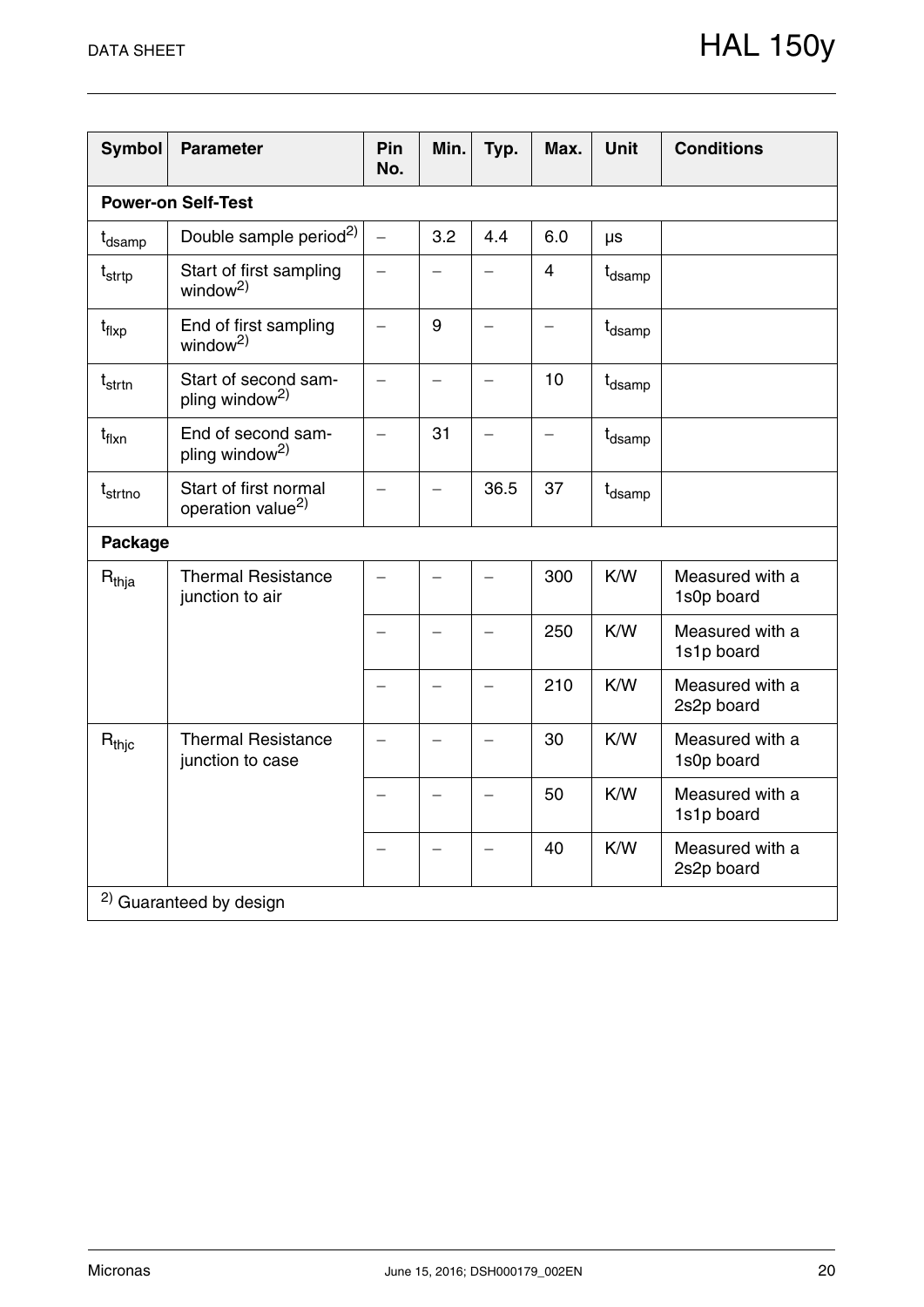## **4.9. HAL 1501 Magnetic Characteristics**

The HAL 1501 bipolar Hall-switch provides highest sensitivity (see Fig. 4–4 on page 21).

The output turns low with the magnetic south pole on the top side of the package and turns high with the magnetic north pole on the top side. The output state is not defined if the magnetic field is removed again.

For correct functioning in the application, the sensor requires both magnetic polarities (north and south) on the top side of the package.

#### **Magnetic Features:**

- switching type: bipolar
- very high sensitivity
- typical  $B_{ON}$ : 0.4 mT at room temperature
- typical  $B_{\text{OFF}}$ : –0.4 mT at room temperature
- operates with static magnetic fields and dynamic magnetic fields up to 12 kHz
- typical temperature coefficient of magnetic switching points is 0 ppm/K at room temperature

#### **Applications**

The HAL 1501 is the optimal sensor for all applications with alternating magnetic signals and weak magnetic amplitude at the sensor position such as:

- applications with large air gap or weak magnets
- revolutions per minute (RPM) or other counting measurement, e.g. window lifter and sunroof
- commutation of brushless DC motors
- position detection, such as for gear-shift lever and electric parking brake
- magnetic encoders



**Fig. 4–4:** Definition of magnetic switching points for the HAL 1501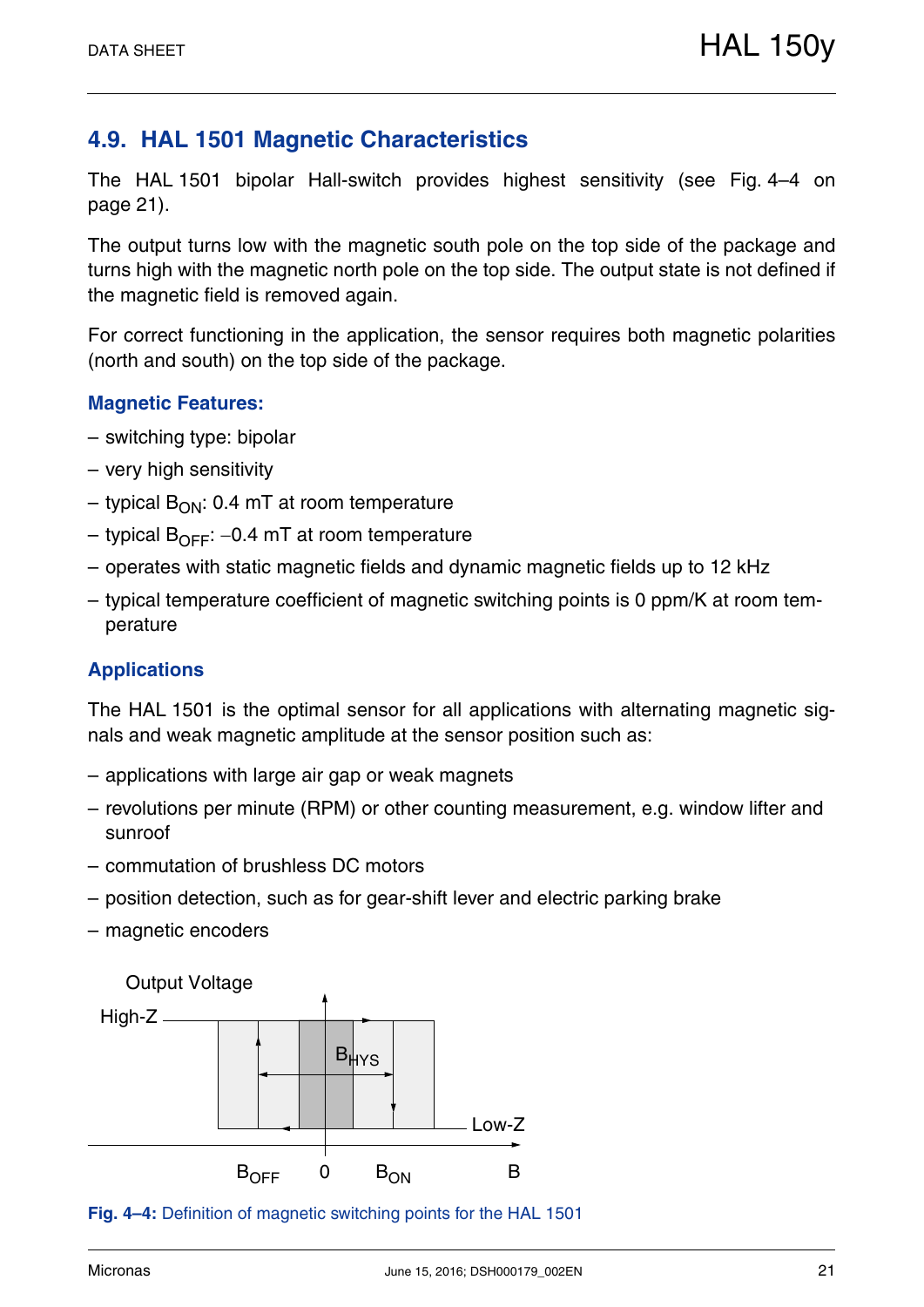## **Magnetic Characteristics** at  $T_J = -40$  °C to +170 °C,  $V_{DD} = 2.7$  V to 24 V, Typical Characteristics for  $V_{DD} = 12$  V

Magnetic flux density values of switching points:

Positive flux density values refer to the magnetic south pole at the top side of the package.

| <b>Parameter</b> | On point $B_{ON}$ |      |      | Off point $B_{OFF}$ |         |      | <b>Hysteresis B<sub>HYS</sub></b> | <b>Unit</b> |      |    |
|------------------|-------------------|------|------|---------------------|---------|------|-----------------------------------|-------------|------|----|
| TJ               | Min.              | Typ. | Max. | Min.                | Typ.    | Max. | Min.                              | Typ.        | Max. |    |
| $-40 °C$         | $-0.6$            | 0.5  | 1.6  | $-1.6$              | $-0.5$  | 0.6  |                                   | 1.0         | -    | mT |
| 25 °C            | $-0.5$            | 0.4  | 1.5  | $-1.5$              | $-0.4$  | 0.5  |                                   | 0.8         | –    | mT |
| 170 °C           | -1                | 0.35 | 2    | -2                  | $-0.35$ |      |                                   | 0.7         |      | mT |

The hysteresis is the difference between the switching points  $|B_{HYS} = B_{ON} - B_{OFF}|$ 

**Note** Regarding switching points, temperature coefficients, and B-field switching frequency, customized derivatives via mask option are possible. For more information contact Micronas.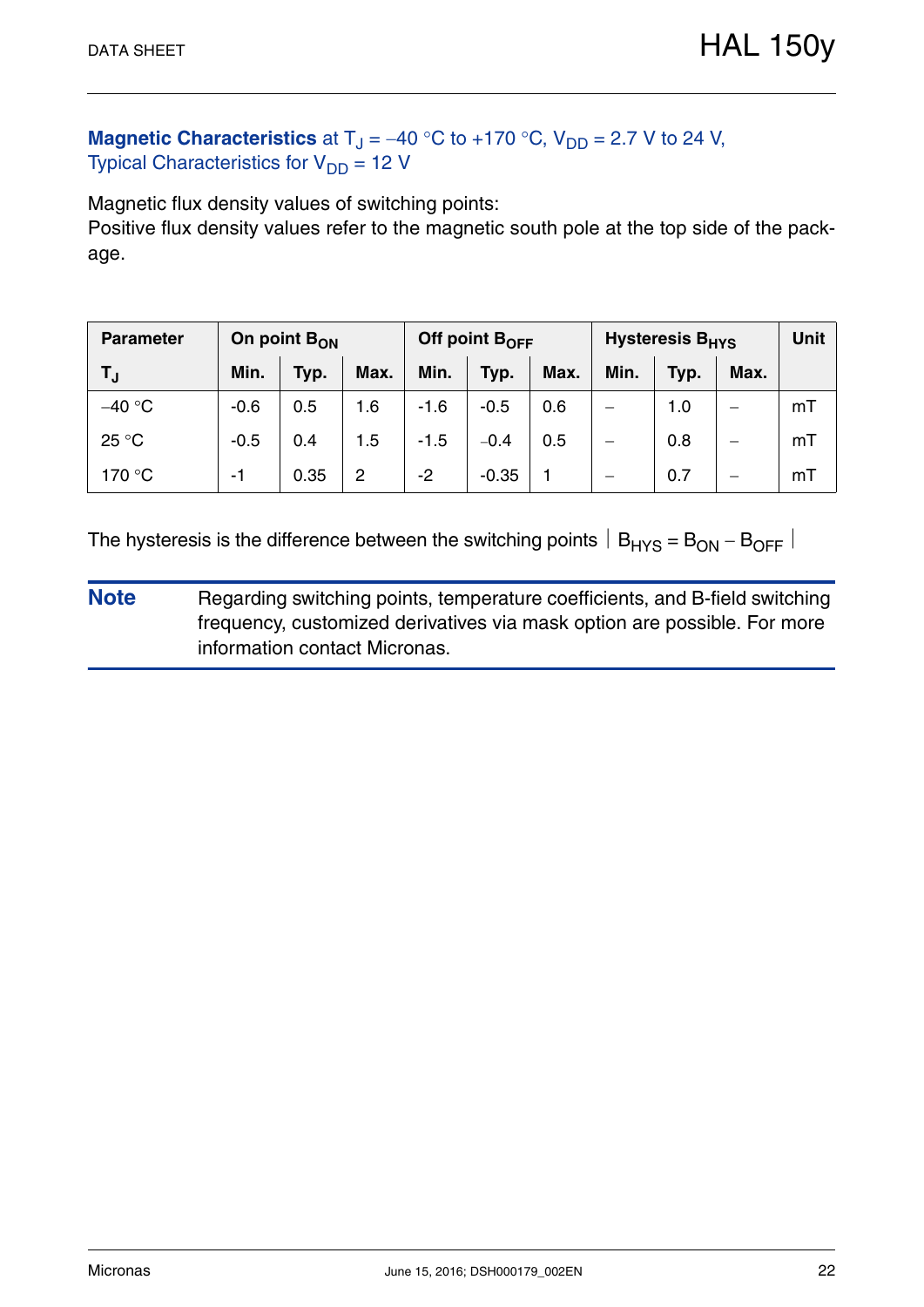## **4.10.HAL 1502 Magnetic Characteristics**

The HAL 1502 Hall-latch provides highest sensitivity (see Fig. 4–5 on page 24).

The output turns low with the magnetic south pole on the top side of the package and turns high with the magnetic north pole on the top side. The output does not change if the magnetic field is removed. For changing the output state, the opposite magnetic field polarity must be applied.

For correct functioning in the application, the sensor requires both magnetic polarities (north and south) on the top side of the package.

#### **Magnetic Features:**

- switching type: latching
- high sensitivity
- typical  $B_{ON}$ : 2.5 mT at room temperature
- typical  $B_{\text{OFF}}$ : –2.5 mT at room temperature
- operates with static magnetic fields and dynamic magnetic fields up to 12 kHz
- $-$  typical temperature coefficient of magnetic switching points is  $-1000$  ppm/K at room temperature

#### **Applications**

The HAL 1502 is the optimal sensor for all applications with alternating magnetic signals and weak magnetic amplitude at the sensor position such as:

- applications with large air gap or weak magnets
- revolutions per minute (RPM) or other counting measurement, e.g. window lifter and sunroof
- commutation of brushless DC motors
- position detection, such as for adaptive front lighting and electric parking brake
- magnetic encoders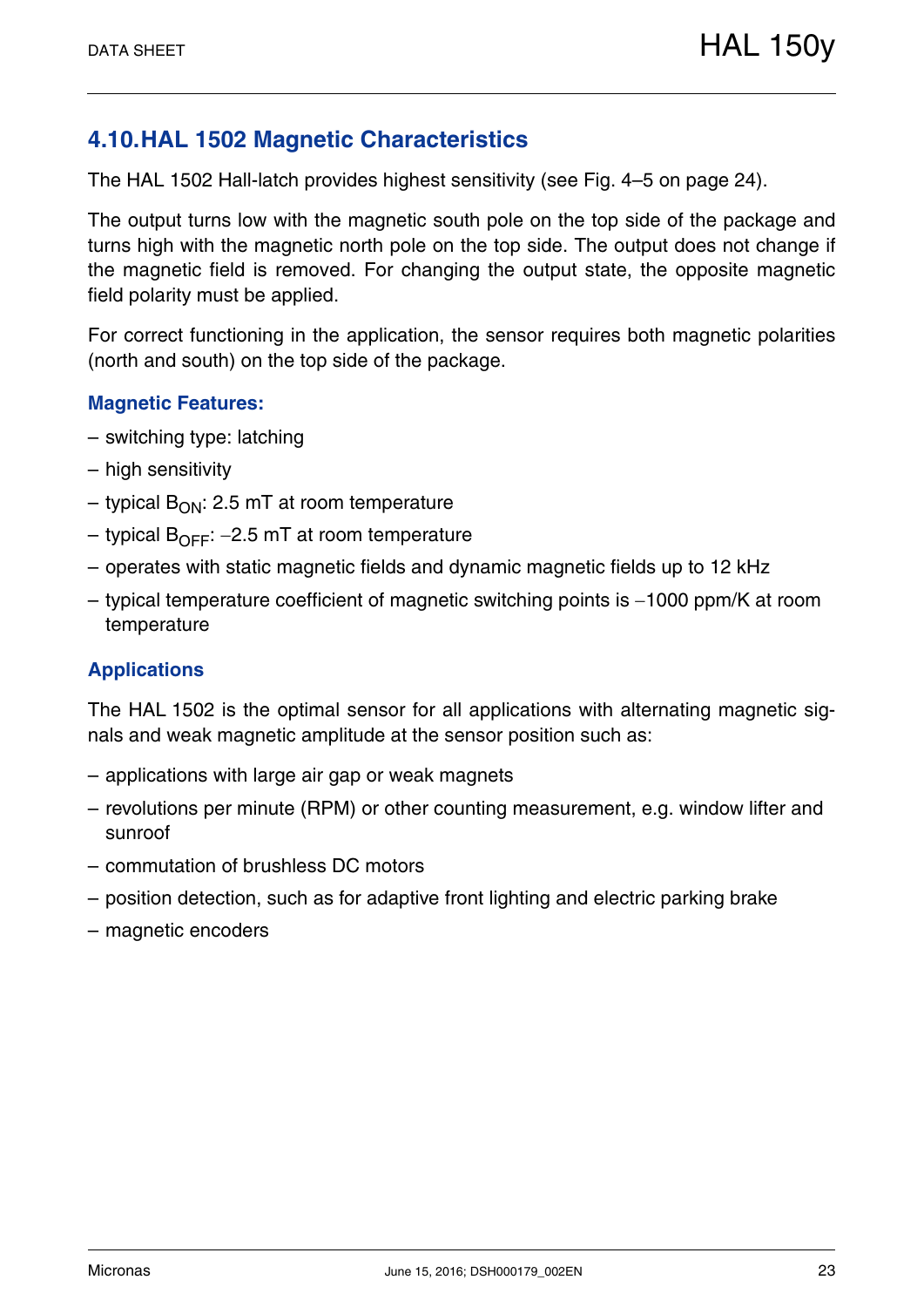

**Fig. 4–5:** Definition of magnetic switching points for the HAL 1502

**Magnetic Characteristics** at  $T_{\text{J}} = -40 \degree C$  to +170  $\degree C$ ,  $V_{\text{DD}} = 2.7$  V to 24 V, Typical Characteristics for  $V_{DD} = 12$  V

Magnetic flux density values of switching points:

Positive flux density values refer to the magnetic south pole at the top side of the package.

| <b>Parameter</b> |      | On point $B_{ON}$ |      |        | Off point $B_{\text{OFF}}$ |        | Hysteresis B <sub>HYS</sub> | <b>Unit</b> |      |    |
|------------------|------|-------------------|------|--------|----------------------------|--------|-----------------------------|-------------|------|----|
| T,               | Min. | Typ.              | Max. | Min.   | Typ.                       | Max.   | Min.                        | Typ.        | Max. |    |
| $-40 °C$         | 1.3  | 2.8               | 4.3  | $-4.3$ | $-2.8$                     | $-1.3$ |                             | 5.6         |      | mT |
| 25 °C            |      | 2.5               | 4    |        | $-2.5$                     |        |                             | 5           |      | mT |
| 170 °C           | 0.8  | 2.3               | 3.8  | $-3.8$ | $-2.3$                     | $-0.8$ |                             | 4.6         |      | mT |

The hysteresis is the difference between the switching points  $|B_{HYS} = B_{ON} - B_{OFF}|$ 

**Note** Regarding switching points, temperature coefficients, and B-field switching frequency, customized derivatives via mask option are possible. For more information contact Micronas.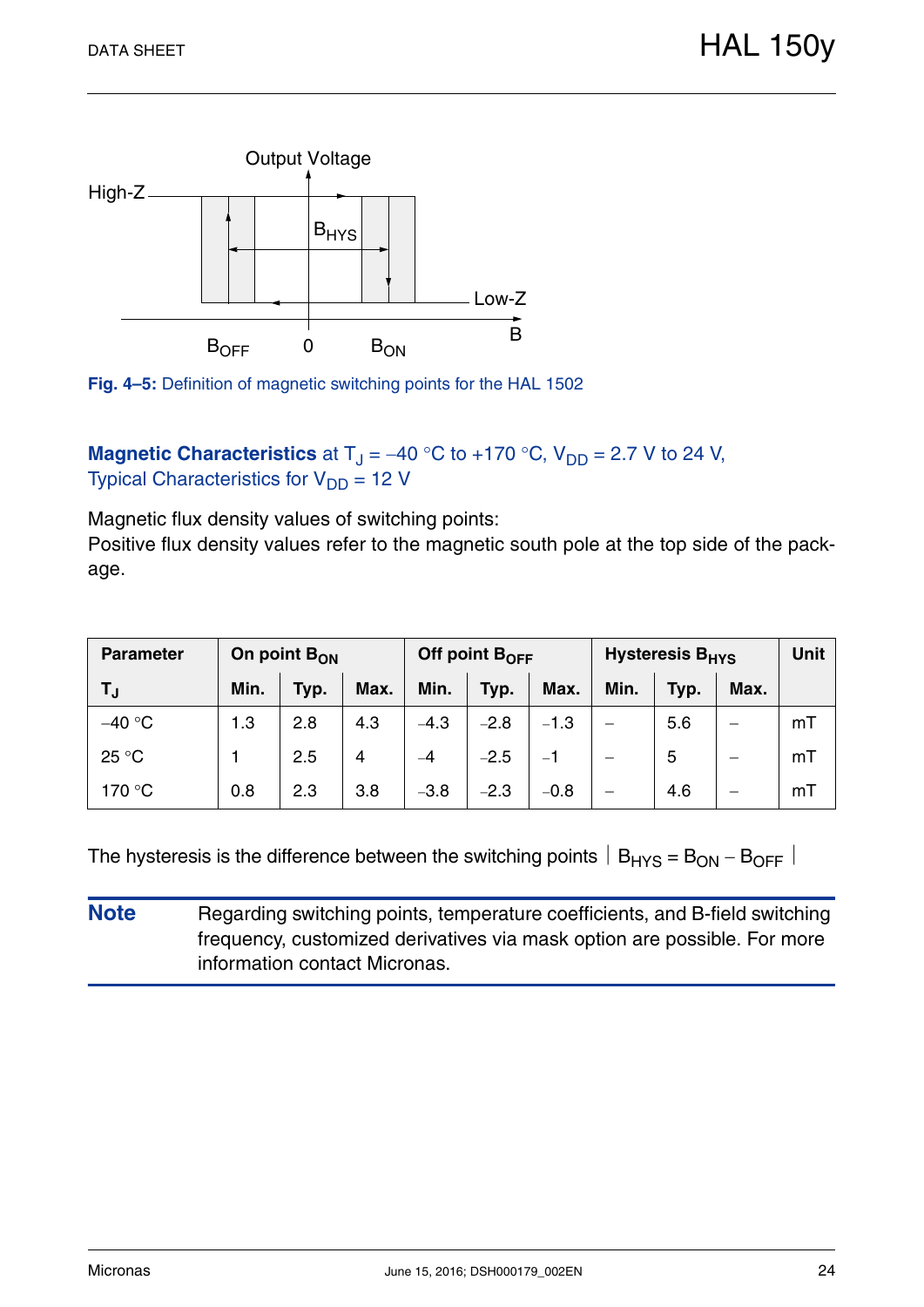## **4.11.HAL 1503 Magnetic Characteristics**

The HAL 1503 unipolar Hall-switch provides high sensitivity (see Fig. 4–6 on page 25).

The output turns low with the magnetic south pole on the top side of the package and turns high if the magnetic field is removed. The sensor does not respond to the magnetic north pole on the top side of the package.

For correct functioning in the application, the sensor requires only the magnetic south pole on the top side of the package.

#### **Magnetic Features:**

- switching type: unipolar
- high sensitivity
- typical  $B_{ON}$ : 5.5 mT at room temperature
- typical  $B_{\text{OFF}}$ : 3.7 mT at room temperature
- operates with static magnetic fields and dynamic magnetic fields up to 12 kHz
- $-$  typical temperature coefficient of magnetic switching points is  $-1000$  ppm/K at room temperature

#### **Applications**

The HAL 1503 is the optimal sensor for all applications with one magnetic polarity and weak magnetic amplitude at the sensor position, such as:

- clutch position detection
- electric parking brake
- brake light switch
- brake pedal position detection
- steering wheel lock
- door handle



**Fig. 4–6:** Definition of magnetic switching points for the HAL 1503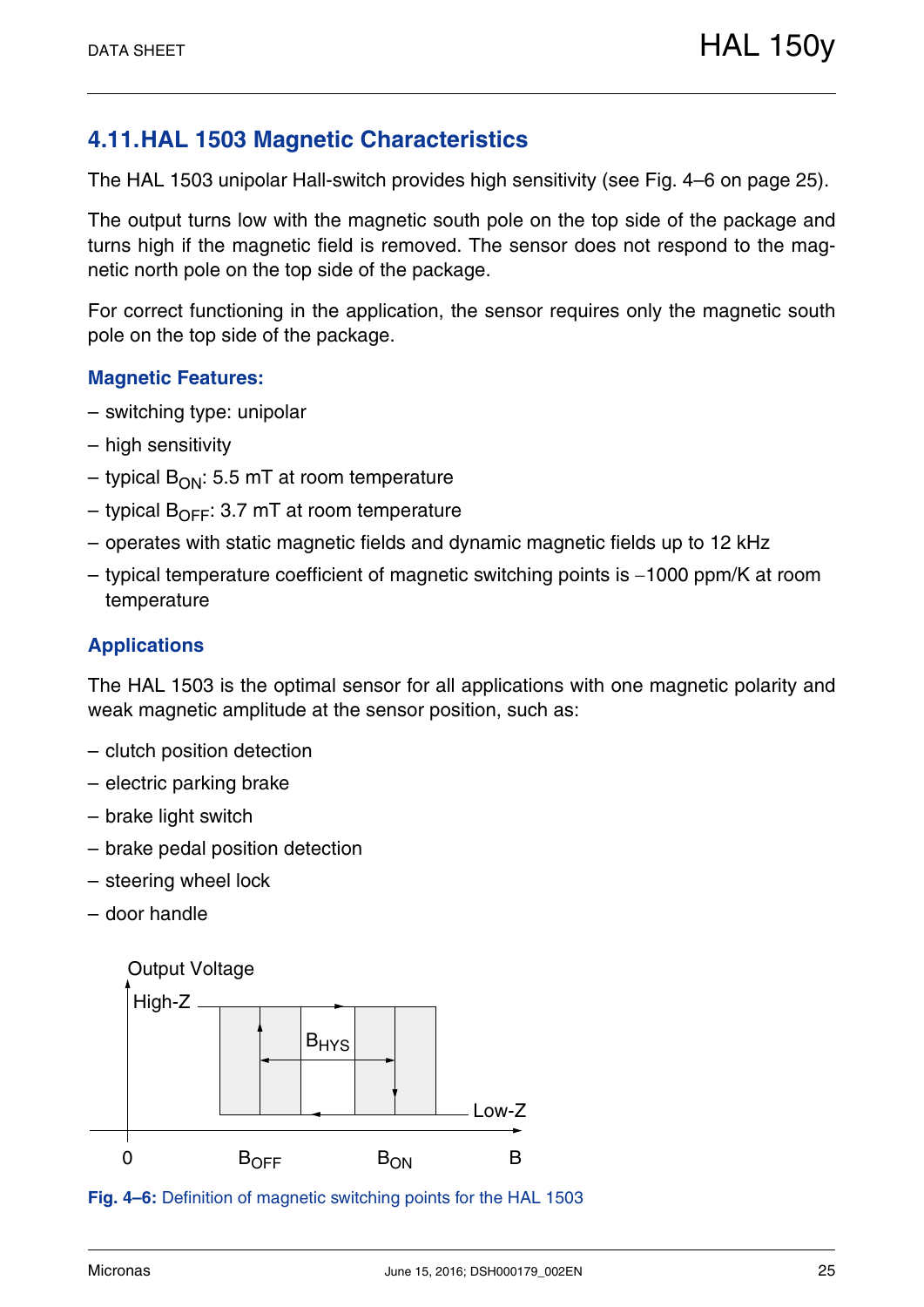## **Magnetic Characteristics** at  $T_J = -40$  °C to +170 °C,  $V_{DD} = 2.7$  V to 24 V, Typical Characteristics for  $V_{DD} = 12$  V

Magnetic flux density values of switching points:

Positive flux density values refer to the magnetic south pole at the top side of the package.

| <b>Parameter</b> |      | On point B <sub>ON</sub> |      |      | Off point $B_{OFF}$ |      | <b>Hysteresis B<sub>HYS</sub></b> | <b>Unit</b> |      |    |
|------------------|------|--------------------------|------|------|---------------------|------|-----------------------------------|-------------|------|----|
| T <sub>J</sub>   | Min. | Typ.                     | Max. | Min. | Typ.                | Max. | Min.                              | Typ.        | Max. |    |
| $-40$ °C         | 4.4  | 6.1                      | 7.6  | 2.4  | 4                   | 5.7  |                                   | 2.1         |      | mT |
| 25 °C            | 3.8  | 5.5                      | 7.1  | 2.1  | 3.7                 | 5.5  |                                   | 1.8         |      | mT |
| 170 °C           | 3    | 5                        | 6.7  | 1.8  | 3.6                 | 5.5  |                                   | 1.4         |      | mT |

The hysteresis is the difference between the switching points  $|B_{HYS} = B_{ON} - B_{OFF}|$ 

**Note** Regarding switching points, temperature coefficients, and B-field switching frequency, customized derivatives via mask option are possible. For more information contact Micronas.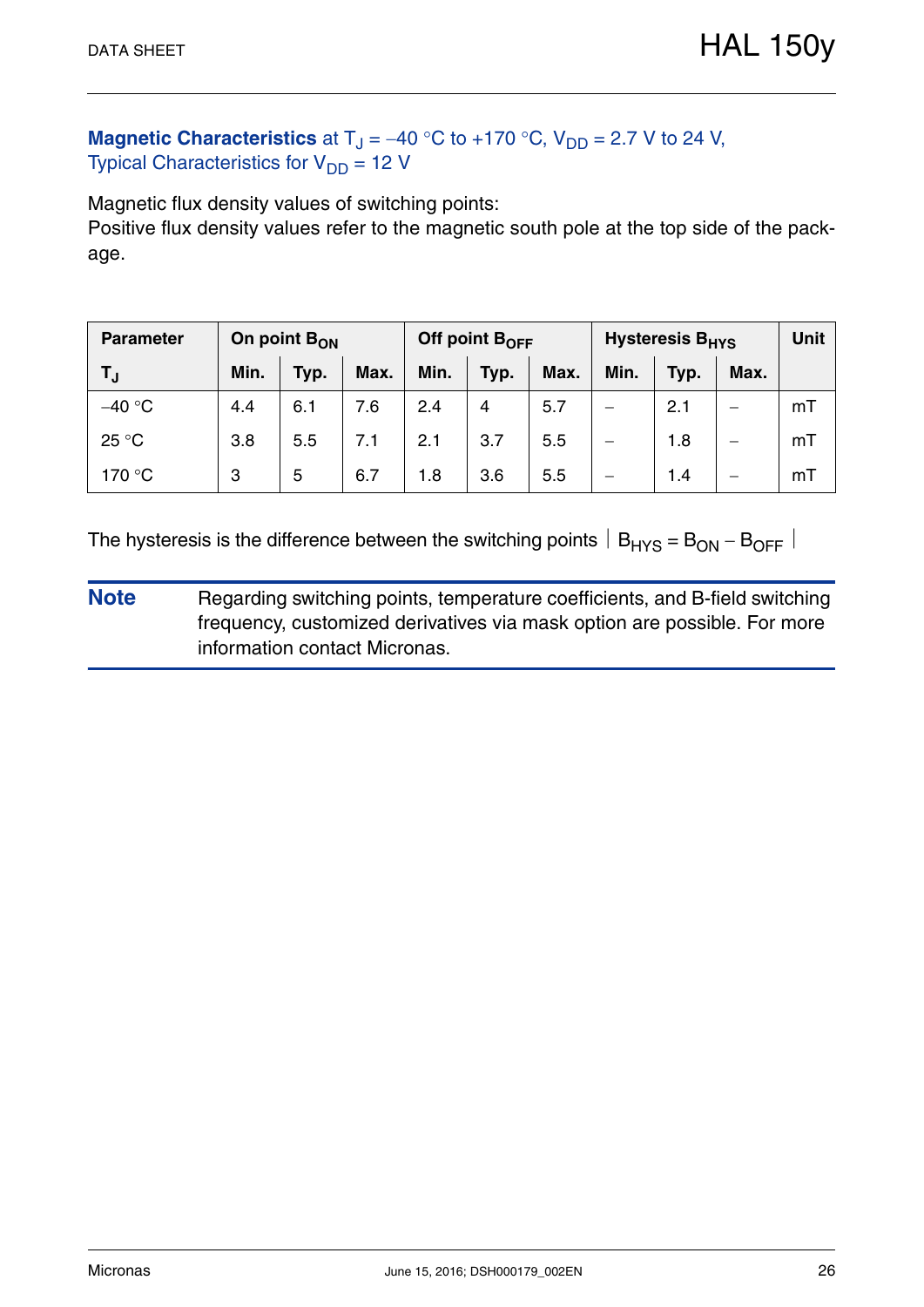## **4.12.HAL 1506 Magnetic Characteristics**

The HAL 1506 unipolar Hall-switch provides medium sensitivity (see Fig. 4–7 on page 27).

The output turns low with the magnetic south pole on the top side of the package and turns high if the magnetic field is removed. The sensor does not respond to the magnetic north pole on the top side of the package.

For correct functioning in the application, the sensor requires only the magnetic south pole on the top side of the package.

#### **Magnetic Features:**

- switching type: unipolar
- medium sensitivity
- typical  $B_{ON}$ : 18.9 mT at room temperature
- typical  $B_{\text{OFF}}$ : 17.3 mT at room temperature
- operates with static magnetic fields and dynamic magnetic fields up to 12 kHz
- $-$  typical temperature coefficient of magnetic switching points is  $-1200$  ppm/K at room temperature

#### **Applications**

The HAL 1506 is the optimal sensor for applications with one magnetic polarity, such as:

- clutch pedal position
- wiper position
- door lock
- trunk lock



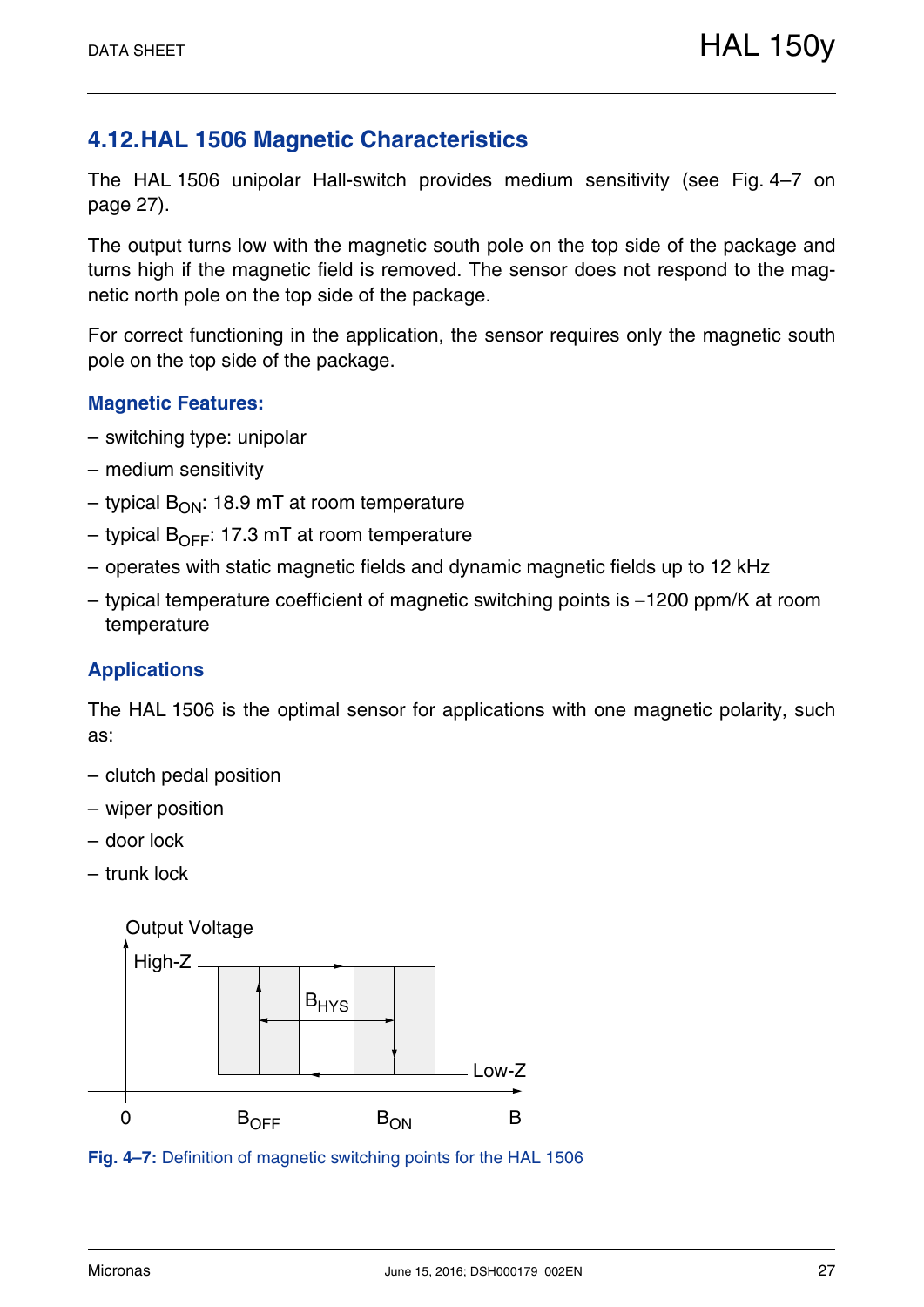## **Magnetic Characteristics** at  $T_J = -40$  °C to +170 °C,  $V_{DD} = 2.7$  V to 24 V, Typical Characteristics for  $V_{DD} = 12$  V

Magnetic flux density values of switching points:

Positive flux density values refer to the magnetic south pole at the top side of the package.

| <b>Parameter</b> | On point B <sub>ON</sub> |      |      | Off point $B_{OFF}$ |      |      | <b>Hysteresis B<sub>HYS</sub></b> | <b>Unit</b> |      |    |
|------------------|--------------------------|------|------|---------------------|------|------|-----------------------------------|-------------|------|----|
| T <sub>J</sub>   | Min.                     | Typ. | Max. | Min.                | Typ. | Max. | Min.                              | Typ.        | Max. |    |
| $-40$ °C         | 16.5                     | 20.8 | 24.8 | 14                  | 18.9 | 22.5 | -                                 | 1.9         | -    | mT |
| 25 °C            | 15.4                     | 18.9 | 22.6 | 13.8                | 17.3 | 21   |                                   | 1.6         | -    | mT |
| 170 °C           | 13                       | 17   | 19.5 | $\overline{1.8}$    | 15.8 | 18.2 |                                   | 1.2         | $\,$ | mT |

The hysteresis is the difference between the switching points  $|B_{HYS} = B_{ON} - B_{OFF}|$ 

**Note** Regarding switching points, temperature coefficients, and B-field switching frequency, customized derivatives via mask option are possible. For more information contact Micronas.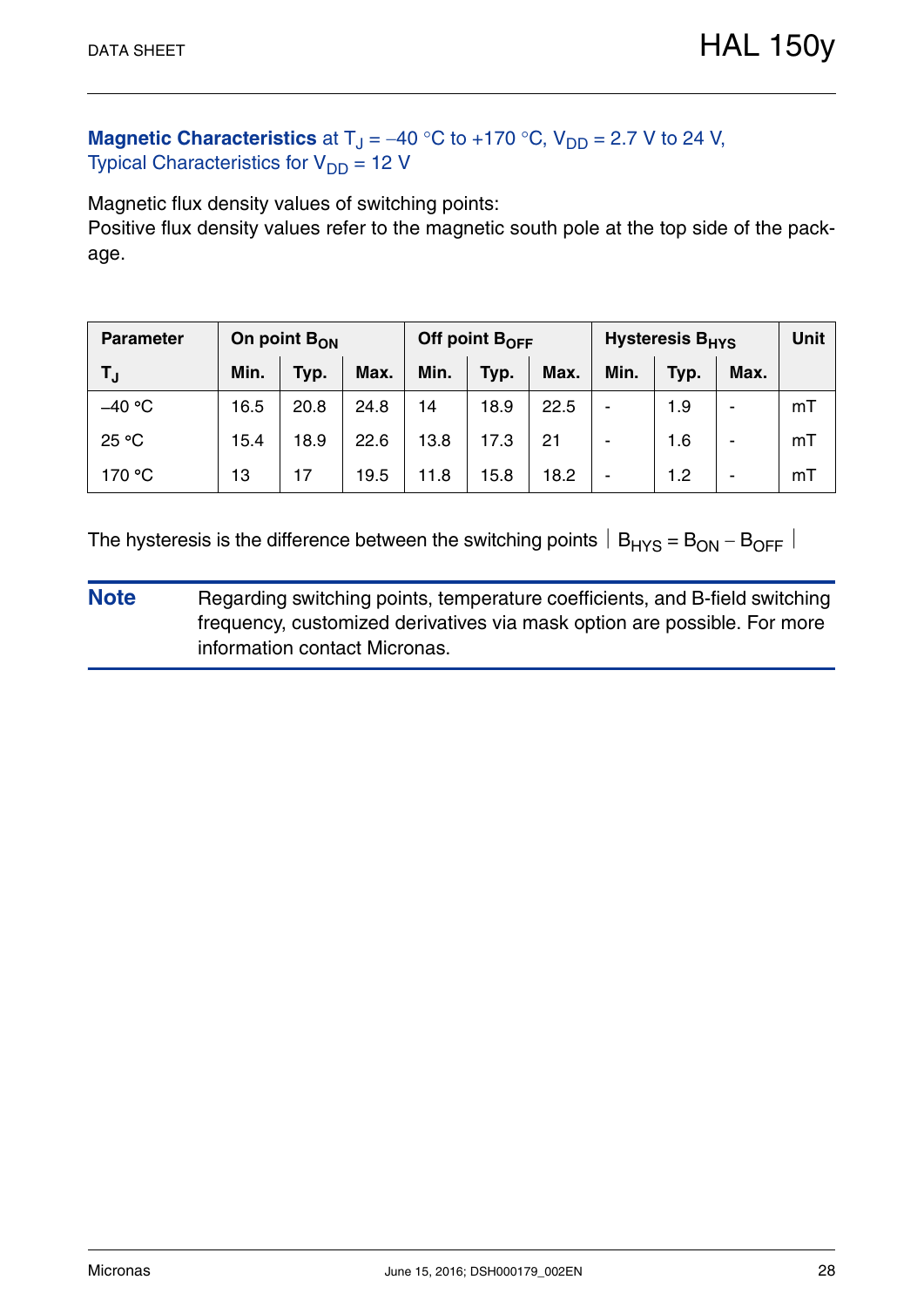## **4.13.HAL 1507 Magnetic Characteristics**

The HAL 1507 unipolar Hall-switch provides low sensitivity (see Fig. 4–8 on page 30).

The output turns low with the magnetic south pole on the top side of the package and turns high if the magnetic field is removed. The sensor does not respond to the magnetic north pole on the top side of the package.

For correct functioning in the application, the sensor requires only the magnetic south pole on the top side of the package.

#### **Magnetic Features:**

- switching type: unipolar
- low sensitivity
- typical  $B_{ON}$ : 28.2 mT at room temperature
- typical  $B_{\text{OFF}}$ : 23.9 mT at room temperature
- operates with static magnetic fields and dynamic magnetic fields up to 12 kHz
- $-$  typical temperature coefficient of magnetic switching points is  $-300$  ppm/K at room temperature

#### **Applications**

The HAL 1507 is the optimal sensor for applications with one magnetic polarity and strong magnetic fields at the sensor position, such as:

- gear position detection
- rooftop open/close
- sliding door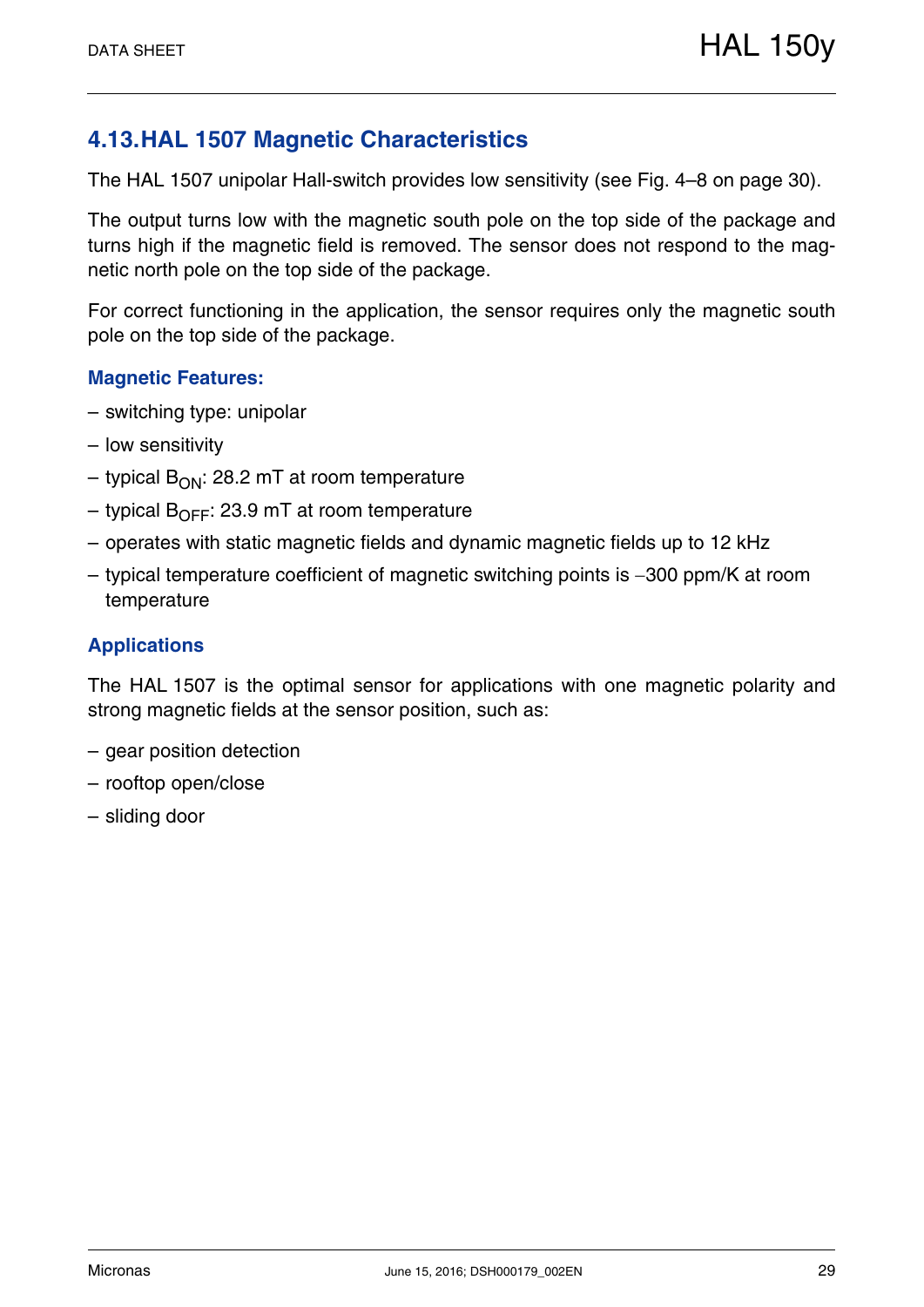

**Fig. 4–8:** Definition of magnetic switching points for the HAL 1507

## **Magnetic Characteristics** at  $T_J = -40$  °C to +170 °C,  $V_{DD} = 2.7$  V to 24 V, Typical Characteristics for  $V_{DD} = 12$  V

Magnetic flux density values of switching points:

Positive flux density values refer to the magnetic south pole at the top side of the package.

| <b>Parameter</b> |      | On point $B_{ON}$ |      |      | Off point $B_{\text{OFF}}$ |      | Hysteresis B <sub>HYS</sub> | <b>Unit</b> |      |    |
|------------------|------|-------------------|------|------|----------------------------|------|-----------------------------|-------------|------|----|
| T <sub>J</sub>   | Min. | Typ.              | Max. | Min. | Typ.                       | Max. | Min.                        | Typ.        | Max. |    |
| $-40 °C$         | 24   | 29.5              | 35   | 18.7 | 24.7                       | 30.7 |                             | 4.8         | —    | mT |
| 25 °C            | 23.7 | 28.2              | 32.7 | 19   | 23.9                       | 28.8 |                             | 4.3         | —    | mT |
| 170 °C           | 22.5 | 27.7              | 32.9 | 18.6 | 23.9                       | 29.2 |                             | 3.8         | —    | mT |

The hysteresis is the difference between the switching points  $|B_{HYS} = B_{ON} - B_{OFF}|$ 

**Note** Regarding switching points, temperature coefficients, and B-field switching frequency, customized derivatives via mask option are possible. For more information contact Micronas.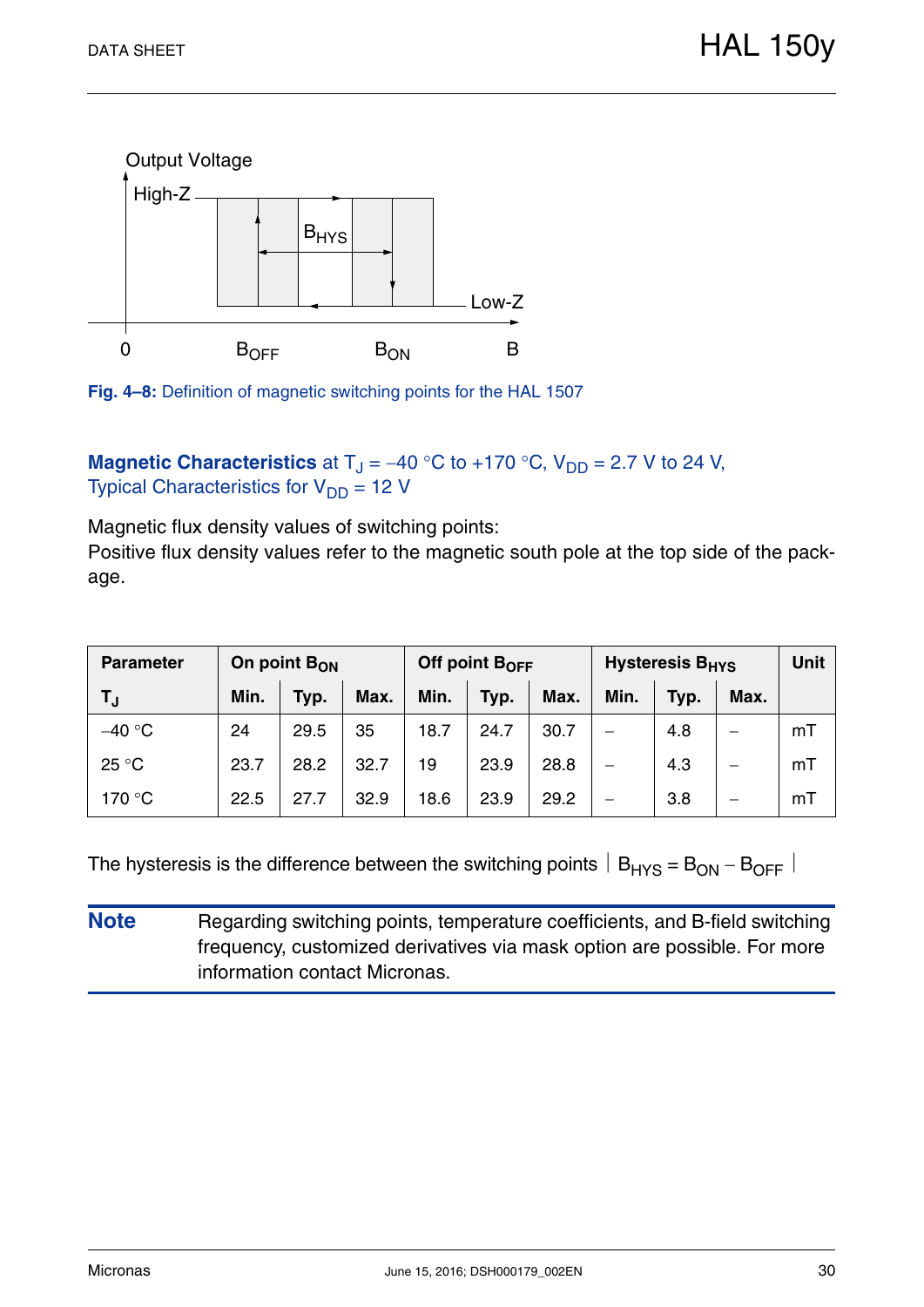## **4.14.HAL 1508 Magnetic Characteristics**

The HAL 1508 a high-sensitive unipolar switch sensor only sensitive to the magnetic north polarity (see Fig. 4–9 on page 32).

The output turns low with the magnetic north pole on the top side of the package and turns high if the magnetic field is removed. The sensor does not respond to the magnetic south pole.

For correct functioning in the application, the sensor requires only the magnetic north pole on the top side of the package.

#### **Magnetic Features:**

- switching type: unipolar
- high sensitivity
- typical  $B_{ON}$ : -5.5 mT at room temperature
- typical  $B_{\text{OFF}}$ : -3.7 mT at room temperature
- operates with static magnetic fields and dynamic magnetic fields up to 12 kHz
- $-$  typical temperature coefficient of magnetic switching points is  $-1000$  ppm/K at room temperature

#### **Applications**

The HAL 1508 is the optimal sensor for all applications with one magnetic polarity and weak magnetic amplitude at the sensor position. In combination with HAL 1503 it is often used for clutch pedal position detection, for instance. Other examples are:

- electric parking brake
- wiper position
- door lock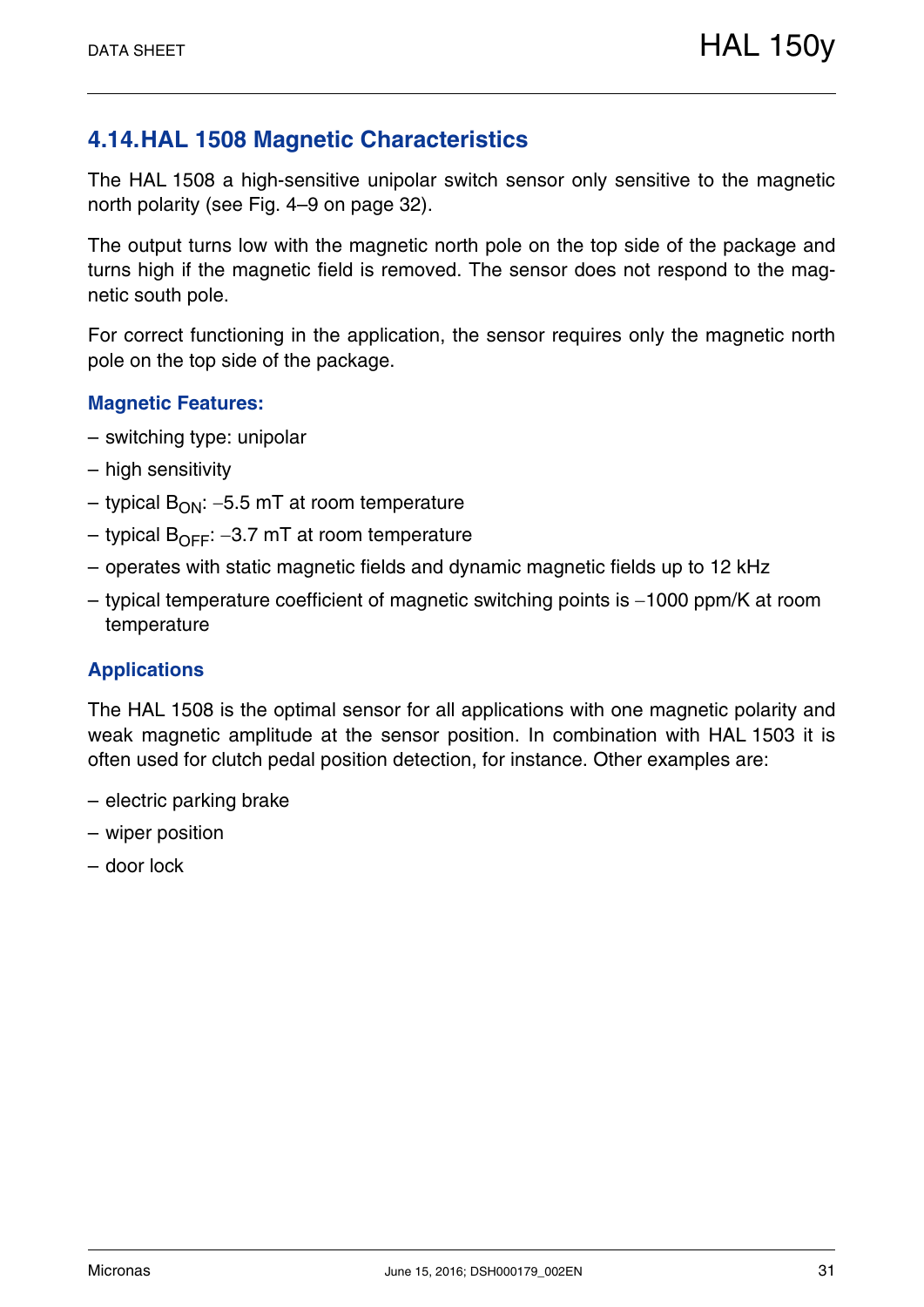

**Fig. 4–9:** Definition of magnetic switching points for the HAL 150y

**Magnetic Characteristics** at  $T_J = -40$  °C to +170 °C,  $V_{DD} = 2.7$  V to 24 V, Typical Characteristics for  $V_{DD} = 12$  V

Magnetic flux density values of switching points:

Positive flux density values refer to the magnetic south pole at the top side of the package.

| <b>Parameter</b> |        | On point $B_{ON}$ |        |        | Off point $B_{\text{OFF}}$ |        | Hysteresis B <sub>HYS</sub> | <b>Unit</b> |      |    |
|------------------|--------|-------------------|--------|--------|----------------------------|--------|-----------------------------|-------------|------|----|
| T,               | Min.   | Typ.              | Max.   | Min.   | Typ.                       | Max.   | Min.                        | Typ.        | Max. |    |
| $-40 °C$         | $-7.6$ | $-6.1$            | $-4.4$ | $-5.7$ |                            | $-2.4$ |                             | 2.1         |      | mT |
| $25^{\circ}$ C   | $-7.1$ | $-5.5$            | $-3.8$ | $-5.5$ | $-3.7$                     | $-2.1$ |                             | 1.8         | —    | mT |
| 170 °C           | $-6.7$ | $-5$              | $-3$   | $-5.5$ | $-3.6$                     | $-1.8$ |                             | 1.4         |      | mT |

The hysteresis is the difference between the switching points  $|B_{HYS} = B_{ON} - B_{OFF}|$ 

**Note** Regarding switching points, temperature coefficients, and B-field switching frequency, customized derivatives via mask option are possible. For more information contact Micronas.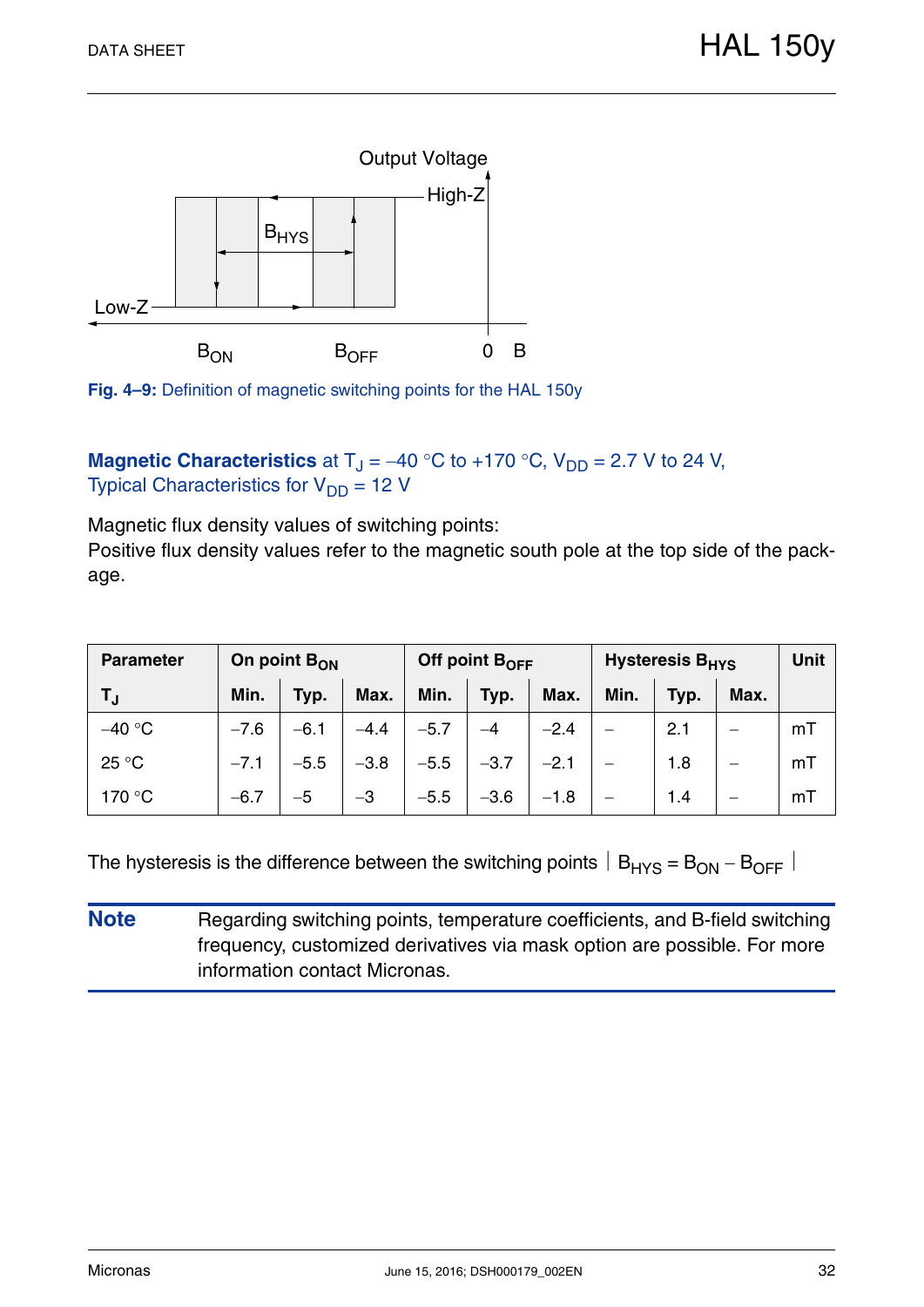## **4.15.HAL 1509 Magnetic Characteristics**

The HAL 1509 unipolar inverted Hall-switch provides high sensitivity (see Fig. 4–10 on page 34).

The output turns high with the magnetic south pole on the top side of the package and turns low if the magnetic field is removed. The sensor does not respond to the magnetic north pole on the top side of the package.

For correct functioning in the application, the sensor requires only the magnetic south pole on the top side of the package.

#### **Magnetic Features:**

- switching type: unipolar inverted
- high sensitivity
- typical  $B_{ON}$ : 3.7 mT at room temperature
- typical  $B_{\text{OFF}}$ : 5.5 mT at room temperature
- operates with static magnetic fields and dynamic magnetic fields up to 12 kHz
- $-$  typical temperature coefficient of magnetic switching points is  $-1000$  ppm/K at room temperature

#### **Applications**

The HAL 1509 is the optimal sensor for all applications with one magnetic polarity and weak magnetic amplitude at the sensor position where an inverted output signal is required, such as:

- electric valve actuation
- door lock
- brake position detection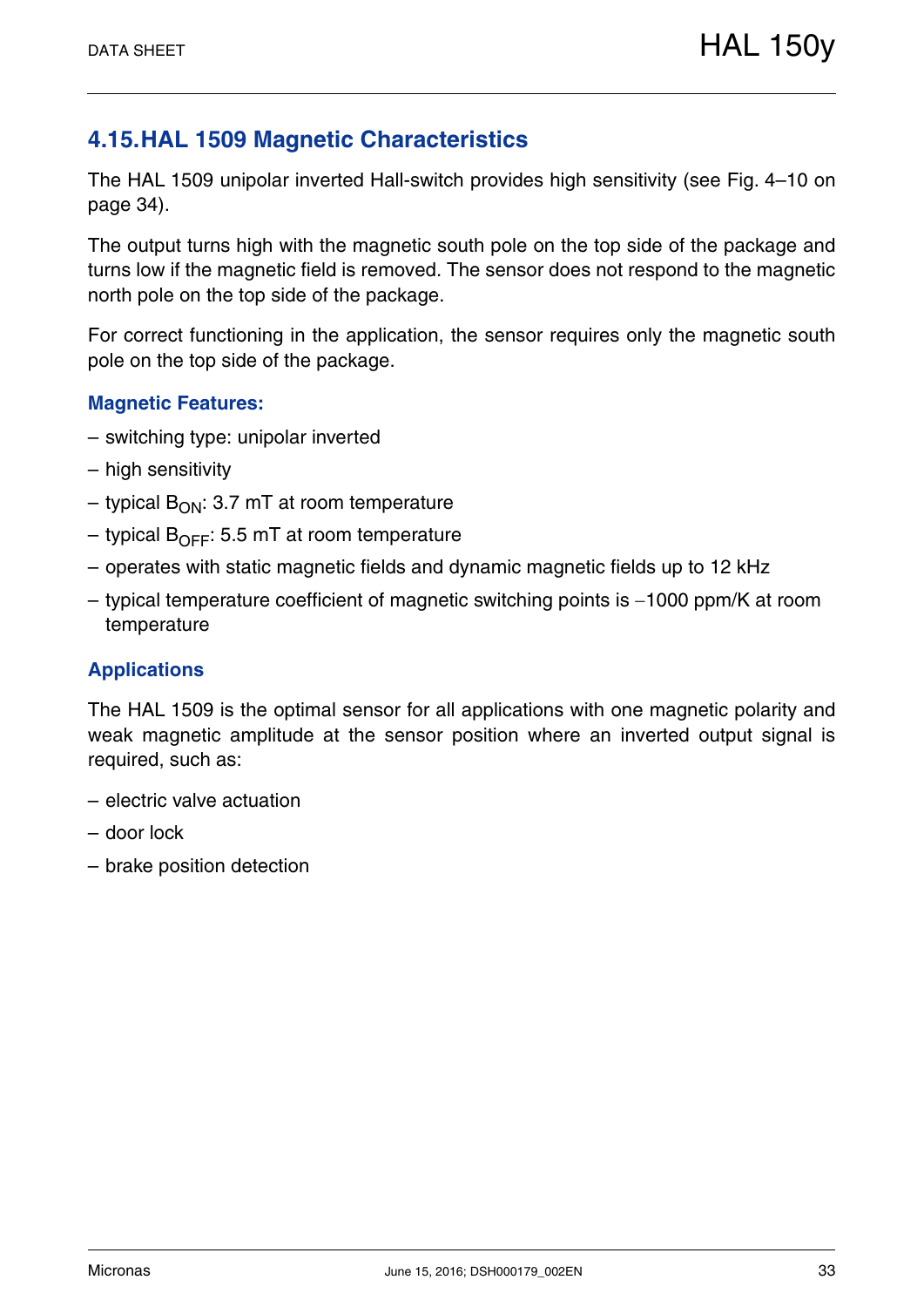

**Fig. 4–10:** Definition of magnetic switching points for the HAL 1509

**Magnetic Characteristics** at  $T_J = -40$  °C to +170 °C,  $V_{DD} = 2.7$  V to 24 V, Typical Characteristics for  $V_{DD} = 12$  V

Magnetic flux density values of switching points:

Positive flux density values refer to the magnetic south pole at the top side of the package.

| <b>Parameter</b> |      | On point $B_{ON}$ |      |      | Off point $B_{\text{OFF}}$ |      | <b>Hysteresis B<sub>HYS</sub></b> | <b>Unit</b> |      |    |
|------------------|------|-------------------|------|------|----------------------------|------|-----------------------------------|-------------|------|----|
| T,               | Min. | Typ.              | Max. | Min. | Typ.                       | Max. | Min.                              | Typ.        | Max. |    |
| $-40$ °C         | 2.4  | 4                 | 5.7  | 4.4  | 6.1                        | 7.6  |                                   | 2.1         |      | mT |
| 25 °C            | 2.1  | 3.7               | 5.5  | 3.8  | 5.5                        | 7.1  |                                   | 1.8         |      | mT |
| 170 °C           | 1.8  | 3.6               | 5.5  | 3    | 5                          | 6.7  |                                   | 1.4         |      | mT |

The hysteresis is the difference between the switching points  $|B_{HYS} = B_{ON} - B_{OFF}|$ 

**Note** Regarding switching points, temperature coefficients, and B-field switching frequency, customized derivatives via mask option are possible. For more information contact Micronas.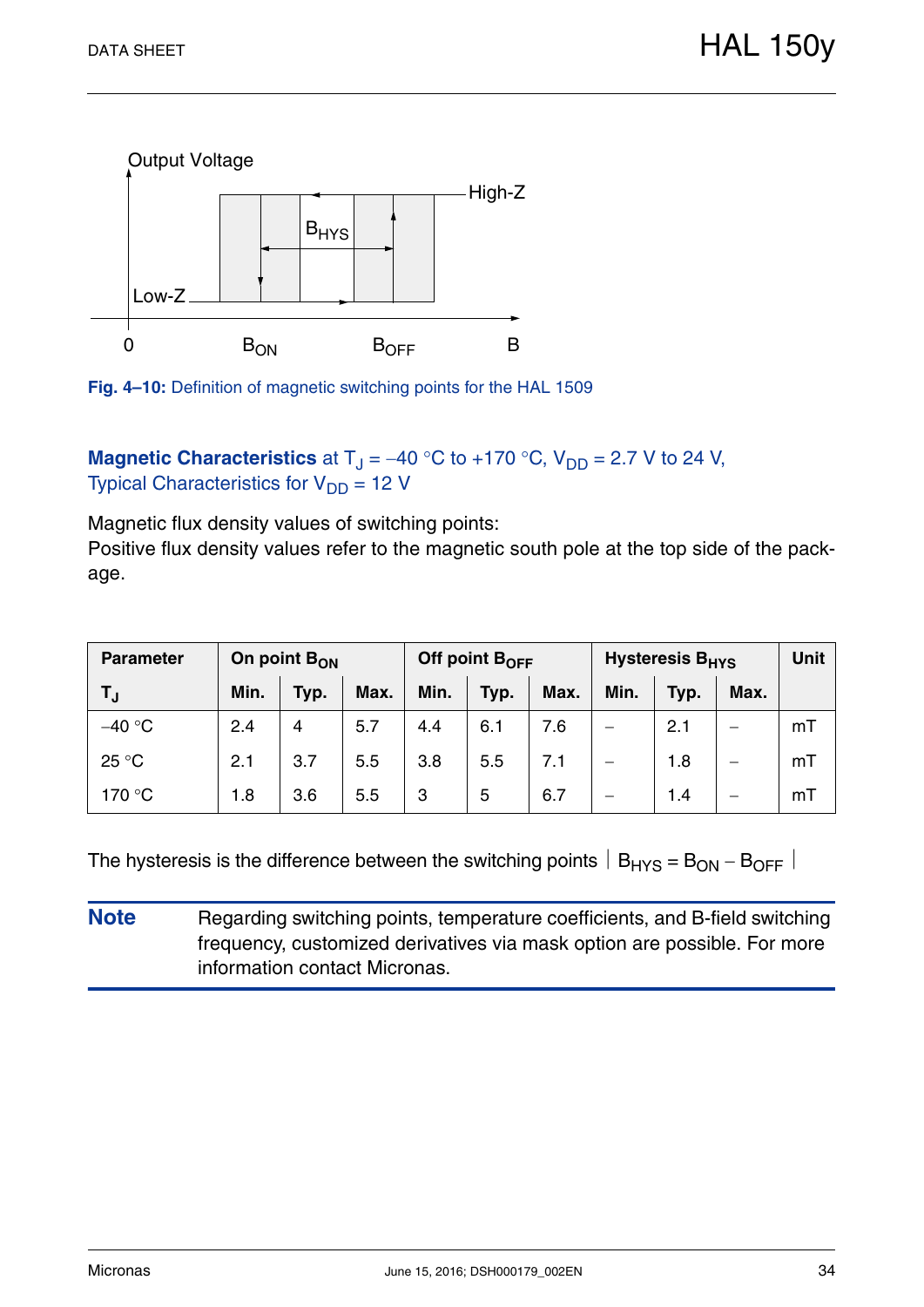# **5. Application Notes**

## **5.1. Application Circuits**

For applications with disturbances on the supply line or radiated disturbances, a series resistor  $R_V$  and two capacitors  $C_P$  and  $C_L$  all placed close to the sensor are recommended (see Fig. 5–1).

For example:  $R_V = 100 \Omega$ ,  $C_P = 10 \text{ nF}$ , and  $C_L = 4.7 \text{ nF}$ .



**Fig. 5–1:** Example for a recommended application circuit

 $R_L$  is the open-drain pull-up resistor and has to be placed close to the input of the host controller to enable wire-break detection.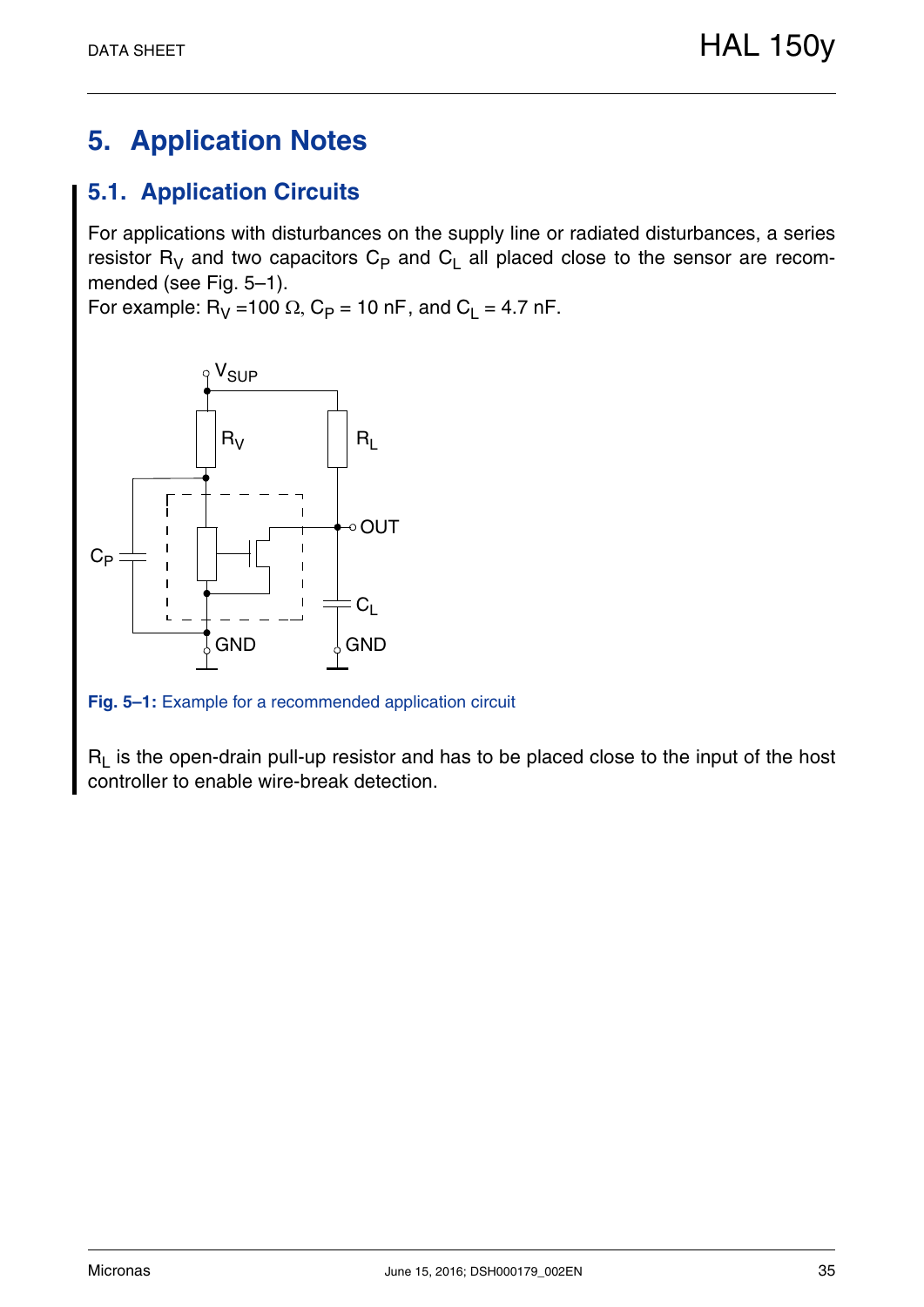## **5.1.1. ESD System Level Application Circuit (ISO10605-2008)**

For an ESD system level application circuit according to ISO10605-2008 a 100 nF capacitor at VSUP and an additional TVS diode at OUT are necessary.



 $<sup>1</sup>$  required for 40 V load dump capability</sup>

**Fig. 5–2:** Application circuit with external resistor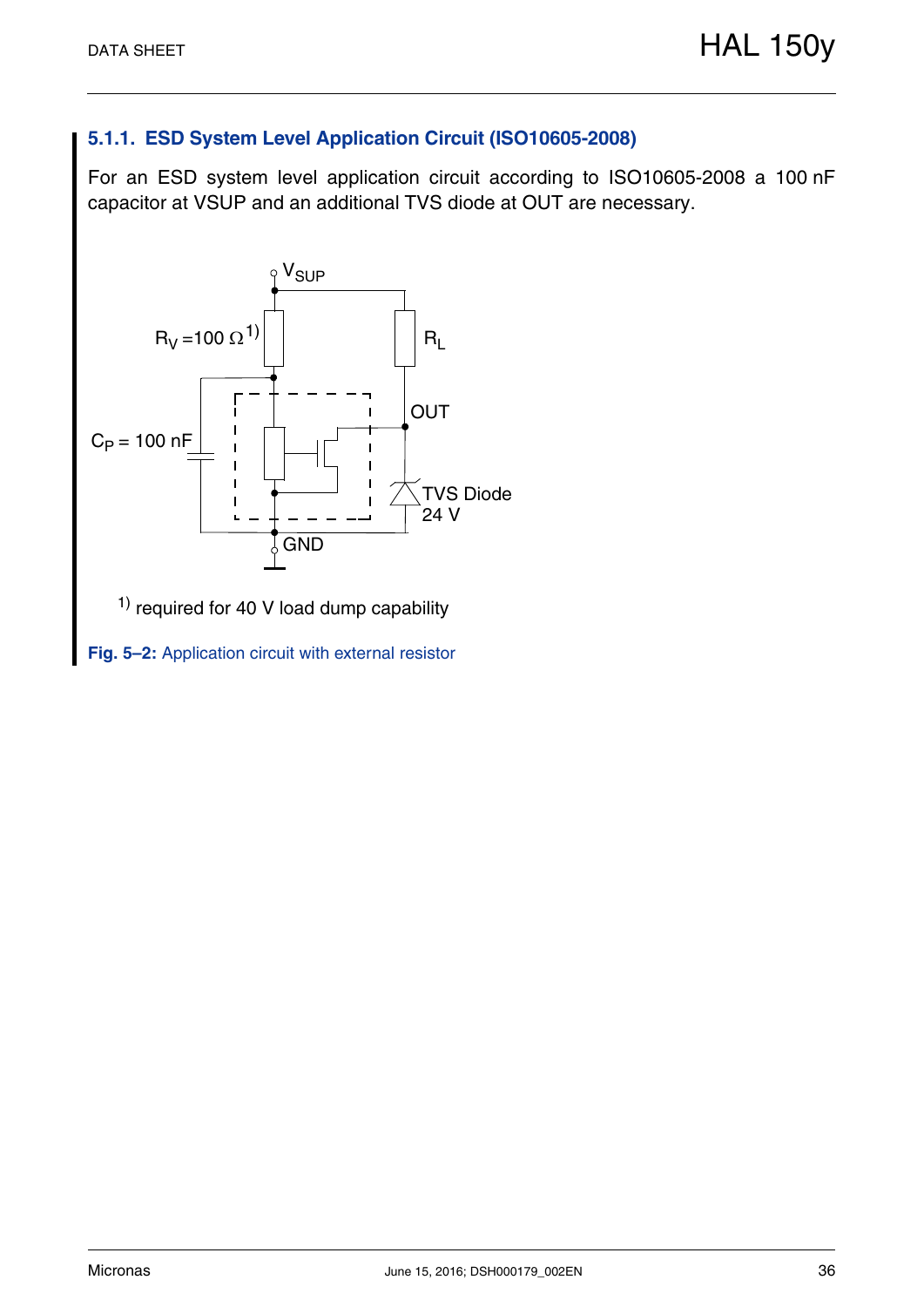## **5.2. Ambient Temperature**

Due to the internal power dissipation, the temperature on the silicon chip (junction temperature  $T_J$ ) is higher than the temperature outside the package (ambient temperature  $T_A$ ).

$$
T_J = T_A + \Delta T
$$

Under static conditions and continuous operation, the following equation applies:

$$
\Delta T = (I_{SUP} \times V_{SUP} \times R_{thja}) + (I_{OUT} \times V_{OUT} \times R_{thja})
$$

For all sensors, the junction temperature range  $T_J$  is specified. The maximum ambient temperature  $T_{Amax}$  can be calculated as:

$$
T_{Amax} = T_{Jmax} - \Delta T
$$

For typical values, use the typical parameters. For worst case calculation, use the max. parameters for  $I_{\text{SUP}}$ ,  $I_{\text{OUT}}$ , and  $R_{\text{thia}}$ , and the max. value for  $V_{\text{OUT}}$  and  $V_{\text{SUP}}$  from the application.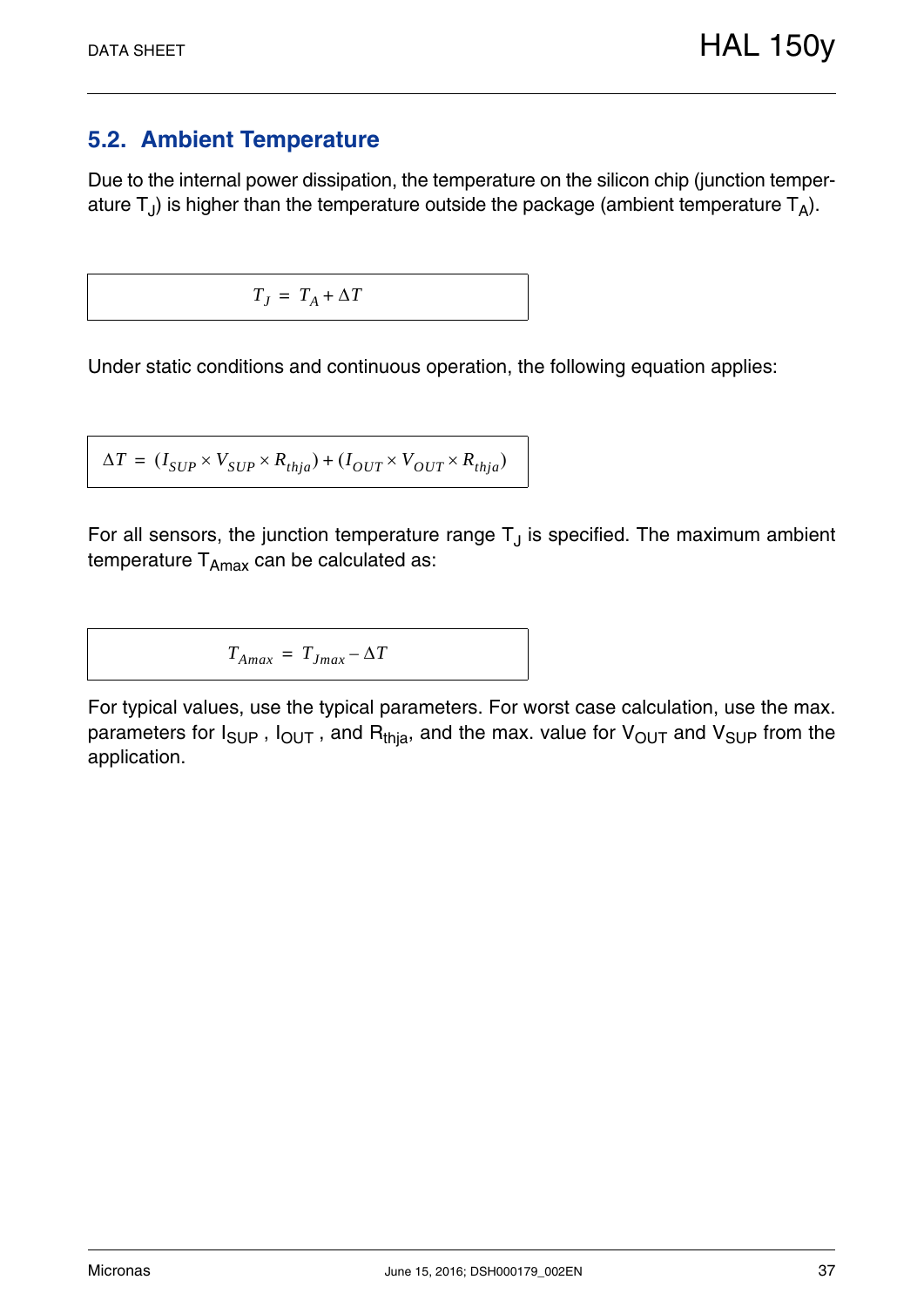## **5.3. Start-Up Behavior**

The sensors have an initialization time (enable time  $t_{en}$ ) after applying the supply voltage. The parameter  $t_{en}$  is specified in the Electrical Characteristics (see page 19).

During the initialization time, the output state is defined as High-Z.

After  $t_{en}$ , the output will be Low-Z if the applied magnetic field B is above  $B_{ON}$ . The output will be High-Z if B is below  $B_{\text{OFF}}$ . In case of sensors with an inverted switching behavior, the output state will be high if  $B > B_{\text{OFF}}$  and low if  $B < B_{\text{ON}}$ .

**Note** For non-inverting ICs and magnetic fields between B<sub>OFF</sub> and B<sub>ON</sub> after applying  $V_{SIIP}$ , the output state of the device will be High-Z.

> For inverting and north-pole sensitive ICs and magnetic fields between  $B_{\text{OFF}}$  and  $B_{\text{ON}}$  after applying  $V_{\text{SUP}}$ , the output state of the device will be Low-Z.

For further information see Application Notes for HAL 15xy.

## **5.4. EMC and ESD**

For applications with disturbances on the supply line or radiated disturbances, a series resistor and a capacitor are recommended. The series resistor and the capacitor should be placed as close as possible to the HAL sensor.

Special application arrangements were evaluated to pass EMC tests according to different standards, such as ISO 7637, ISO 16750, IEC 61967, ISO 11452 and ISO 62132.